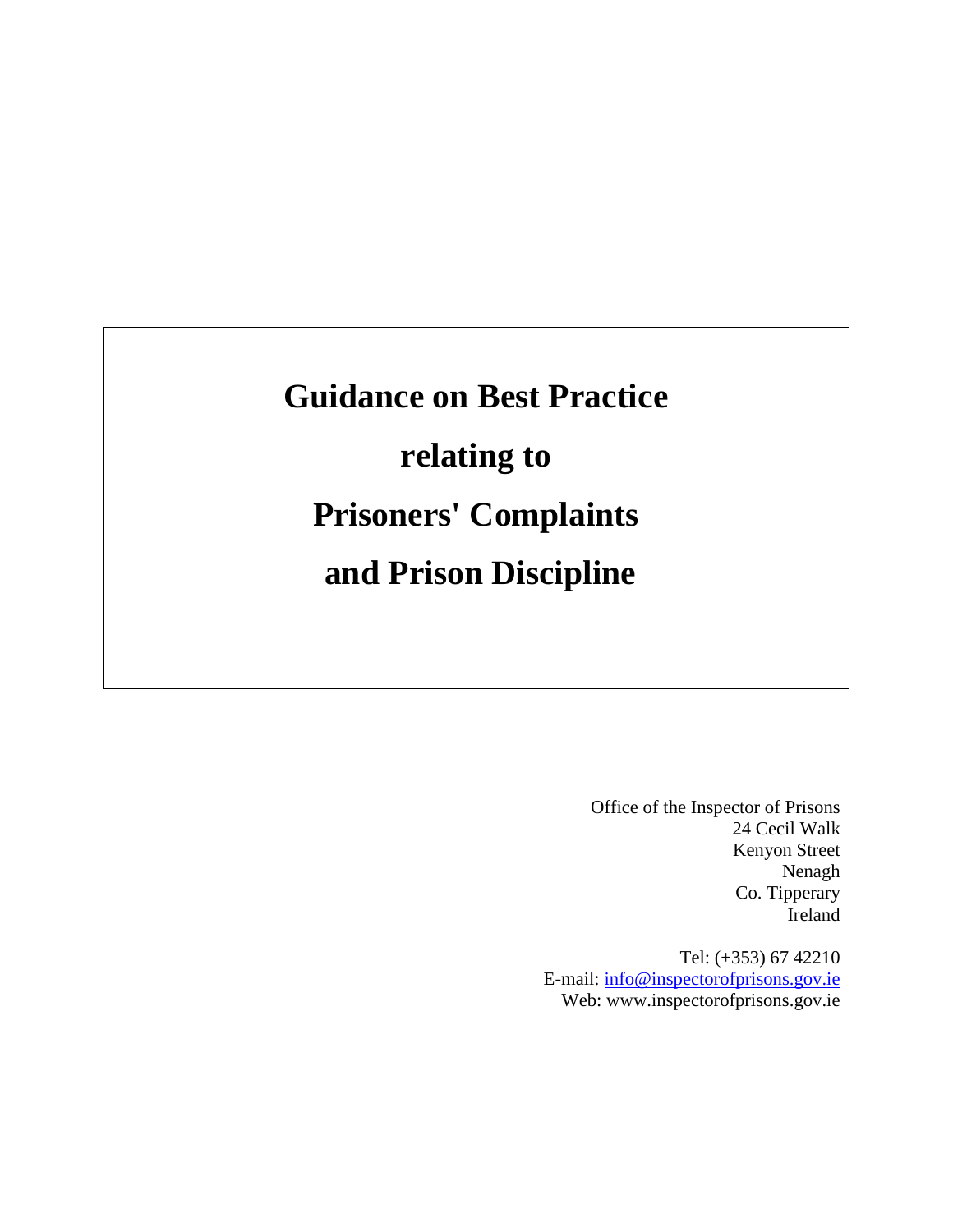Guidance on Best Practice relating to Prisoners' Complaints and Prison Discipline

Presented to the Minister for Justice and Law Reform pursuant to Part 5 of the Prisons Act 2007.

Judge Michael Reilly Inspector of Prisons

10 September 2010

**© Inspector of Prisons 2010**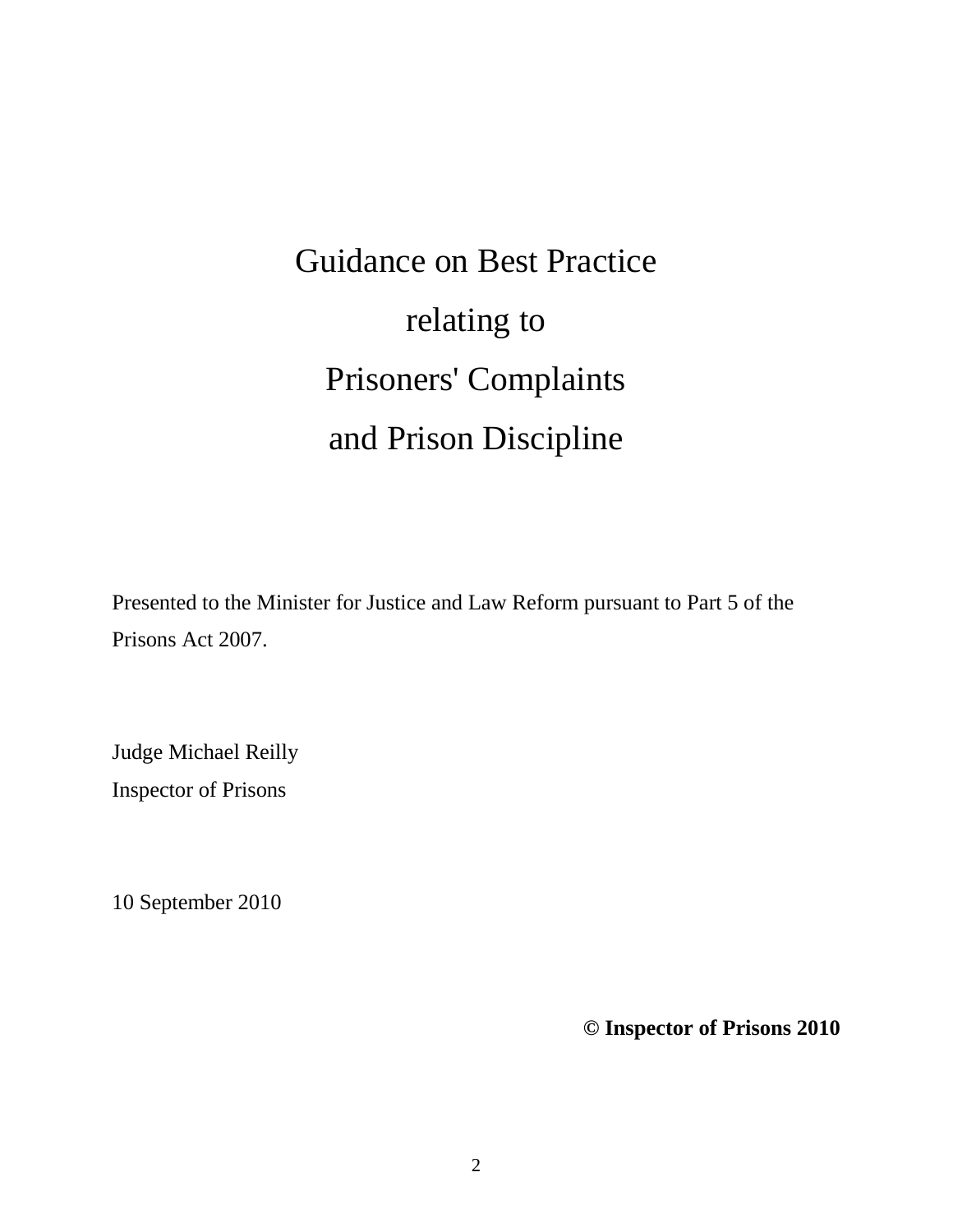# **Contents**

| <b>Acknowledgements</b>                                          | $\overline{4}$ |
|------------------------------------------------------------------|----------------|
| <b>Chapter 1</b>                                                 |                |
| Introduction                                                     | 5              |
| <b>Chapter 2</b>                                                 |                |
| Overview of current complaints procedures                        | 6              |
| <b>Chapter 3</b>                                                 |                |
| Guidance on best practice for dealing with prisoners' complaints | 10             |
| <b>Chapter 4</b>                                                 |                |
| Recommendations - Prisoners' complaints                          | 17             |
| <b>Chapter 5</b>                                                 |                |
| Overview of current prison discipline procedures                 | 20             |
| <b>Chapter 6</b>                                                 |                |
| Guidance on best practice for dealing with prison discipline     | 24             |
| <b>Chapter 7</b>                                                 |                |
| Recommendations - Prison Discipline                              | 34             |
| <b>Appendix 1</b>                                                |                |
| Article 6 of the European Convention on Human Rights             | 36             |
|                                                                  |                |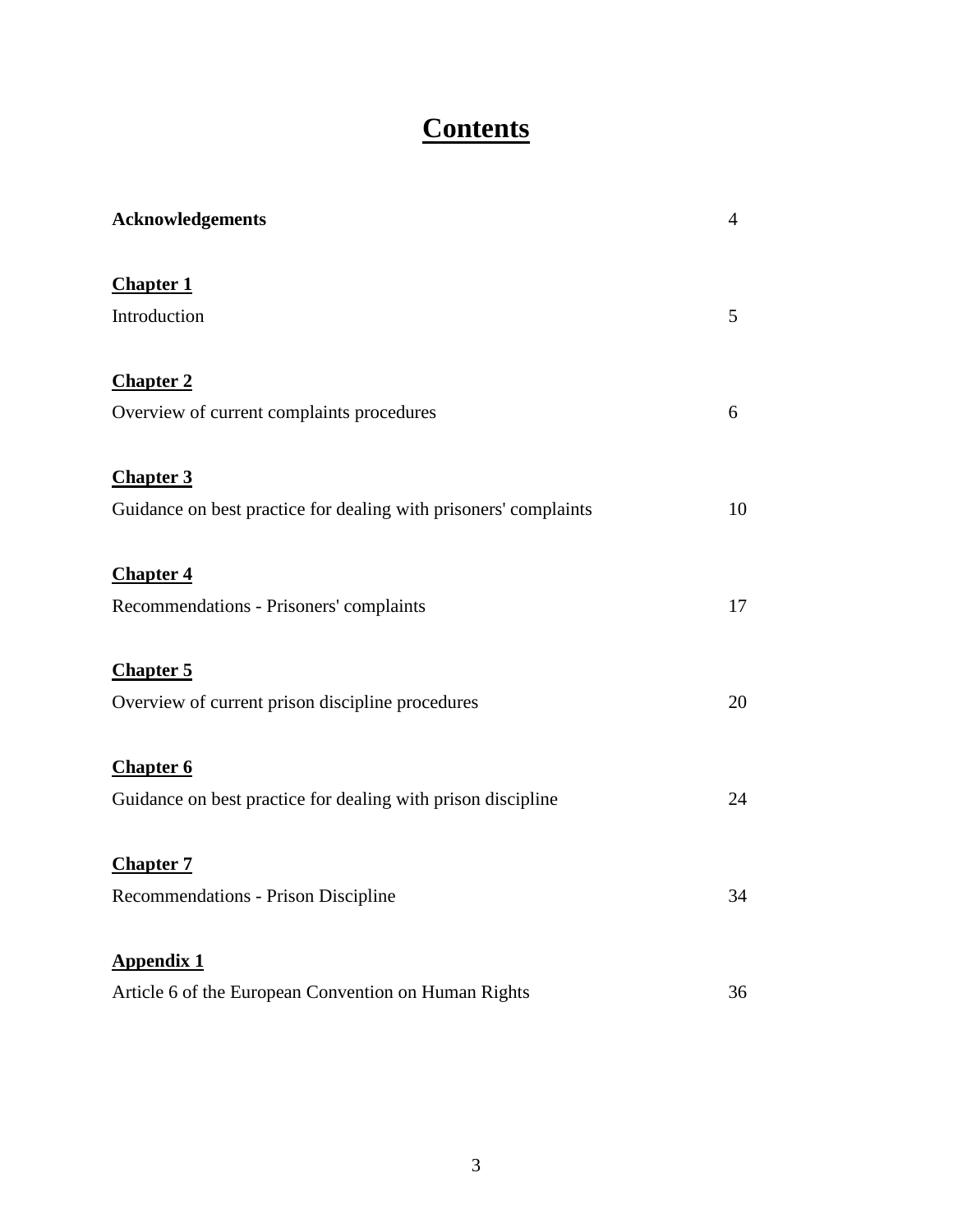# **Acknowledgements**

I received a high level of co-operation from all people who assisted me and my team in compiling this report on the prisoners' complaint system and the prison disciplinary system. I would like in particular to thank the Irish Prison Service, Governors and senior management for their constant willingness to assist me in all aspects of my investigation and for making available to me and my team all documents and records that were requested in compiling this Report.

In particular I want to thank all the persons that we spoke to including prison staff, prisoners and those that provide services to prisoners for their forthright and candid views. I would also like to thank those who are not mentioned in this short acknowledgment and who in one way or another assisted me in my investigation.

I am indebted to my small team not only for their attention to office duties but also for their assistance in gathering information for this Report. They are Ms. Linda Larkin (Office Manager), Ms. Aoife Watters (Researcher), Mr. Paul Dunne and Ms. Michelle Ryan. They are a dedicated, interested and cohesive team who worked long hours and for that I thank them.

Judge Michael Reilly Inspector of Prisons

10 September 2010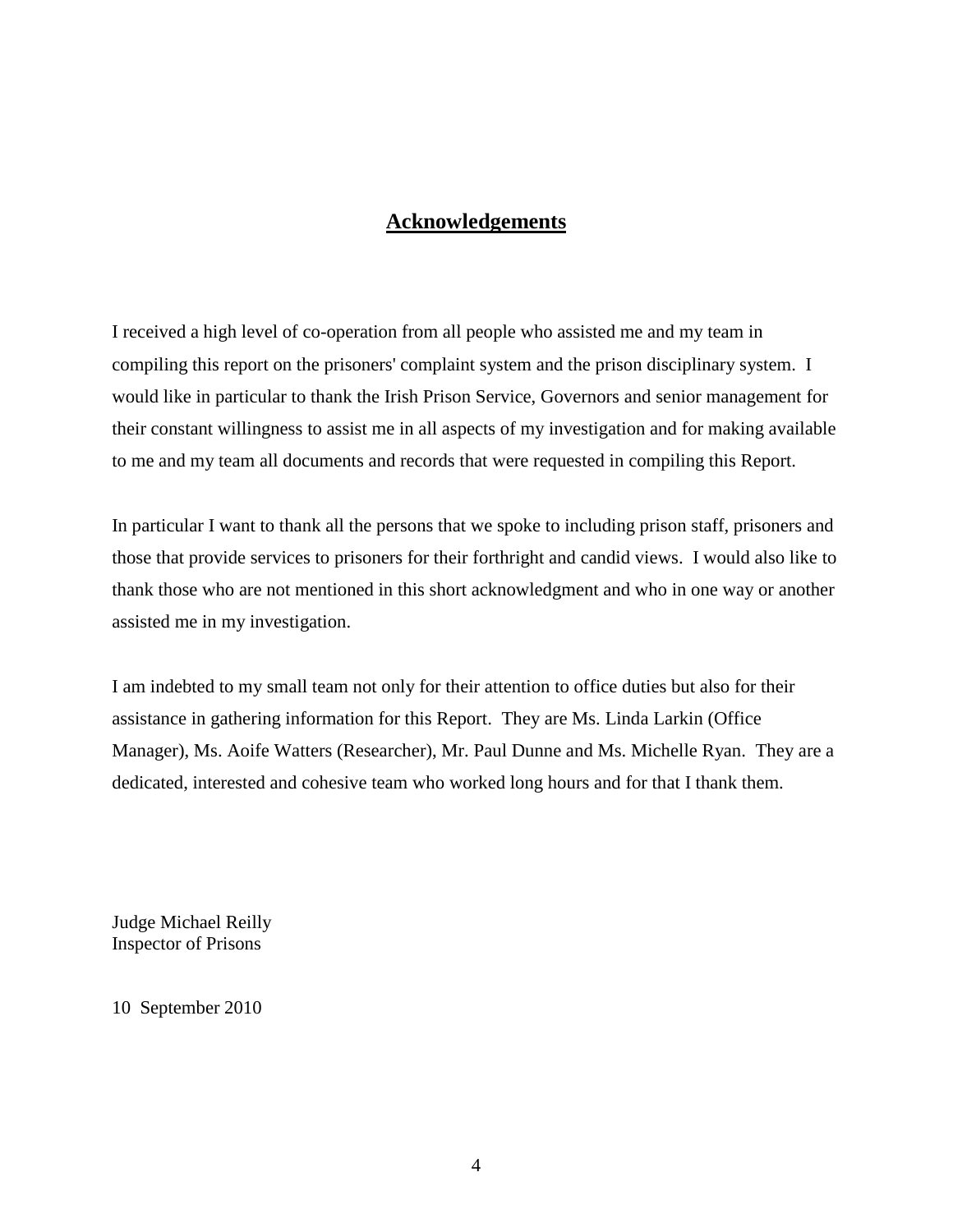# **Chapter 1 Introduction**

- 1.1 All prisoners are entitled to make complaints. The prisoners' complaint procedure is governed by Rules 55 to 57 of the Irish Prison Rules 2007. The Prisons Act 2007 is silent on the complaints procedure.
- 1.2 Prison management is entitled to discipline prisoners for breaches of discipline contained in Schedule 1 of the Irish Prison Rules 2007. The prison disciplinary procedure is governed by Part 3 of the Prisons Act 2007 and Rules 66 to 68 of the Irish Prison Rules 2007. Sanctions for breaches of prison discipline are contained in Section 13 of the Prisons Act 2007.
- 1.3 Any complaints procedure or disciplinary procedure must be fair and transparent. There must be confidence in the system.
- 1.4 Over a period of 18 months I have been investigating the operation of both systems. If the systems operated in accordance with the laid down procedure as referred to in paragraphs 1.1 and 1.2 one might assume that the systems vindicated prisoners' rights and operated in accordance with our obligations to prisoners and best practice.
- 1.5 I found that the procedures in operation in Irish prisons relating to prisoners' complaints and the disciplining of prisoners fell short having regard to both criteria referred to at paragraph 1.4 and international best practice.
- 1.6 The purpose of this report is to give an overview of the current procedures, to give guidance having regard to our domestic and international obligations and best practice and make recommendations.
- 1.7 Chapters 2, 3 and 4 deal with prisoners' complaints and Chapters 5, 6 and 7 deal with prison discipline. These chapters follow the format set out in paragraph 1.6.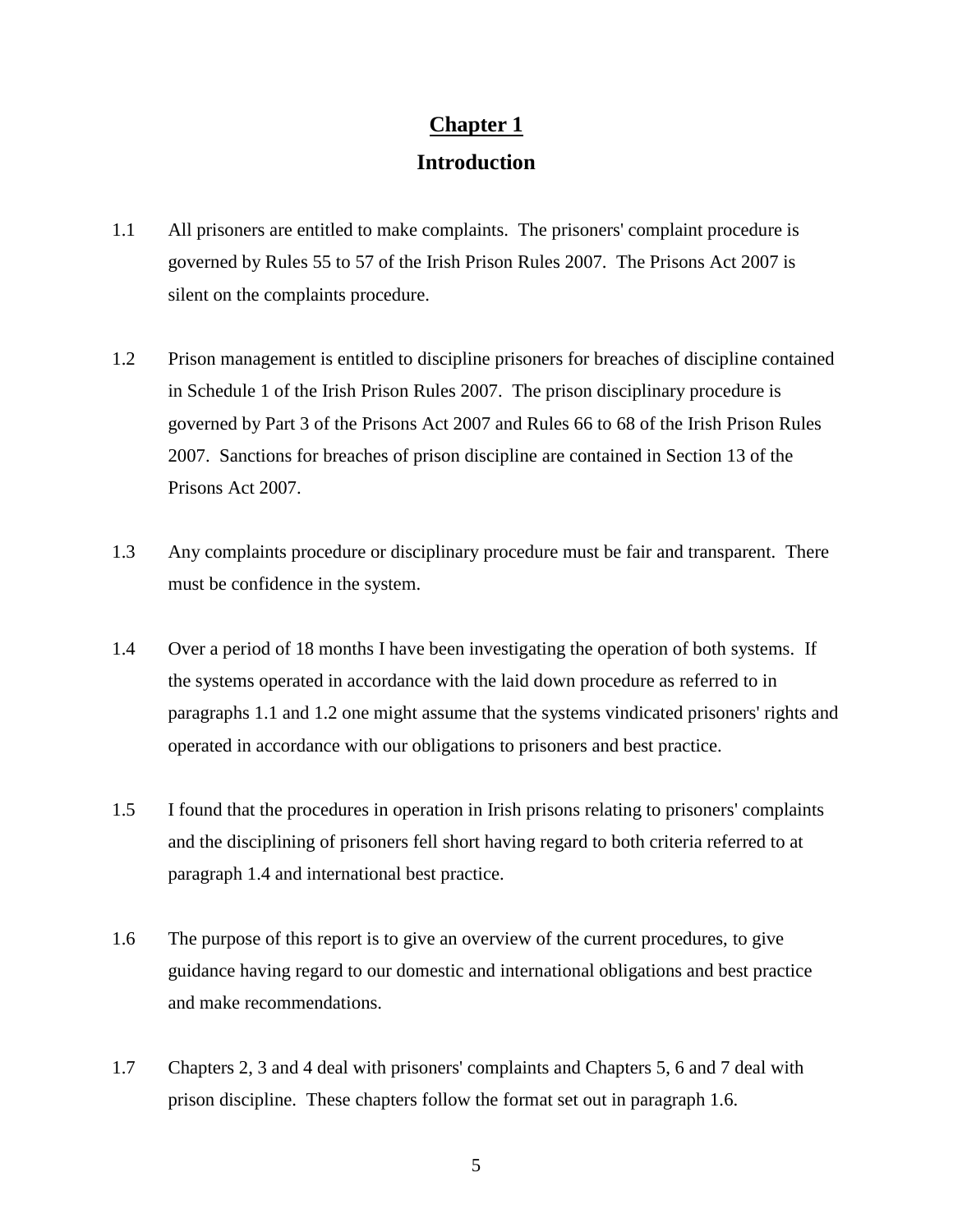# **Chapter 2**

### **Overview of current complaint procedures**

- 2.1 Two parallel and independent systems should be in place to vindicate a prisoner's right to complain. Where a complaint suggests an illegal act this should be investigated by An Garda Síochána. Side-by-side with such an investigation a prisoner is entitled to make a complaint relating to the same incident to the prison authorities. This report only deals with the internal complaints procedure found in our prisons.
- 2.2 Prisoners can make a complaint to the Governor of the Prison, the Prison Visiting Committee, the Minister for Justice and Law Reform (hereinafter in this Report referred to as 'the Minister') or an officer of the Minister, a prison officer or any other person working in the prison. Following Ireland's ratification of various International Instruments prisoners can make a complaint to the European Committee for the Prevention of Torture and Inhuman or Degrading Treatment or Punishment (hereinafter in this Report referred to as the 'CPT'), the United Nations Rights Committee and the United Nations Committee against Torture. Prisoners also have the same rights of access to the Domestic Courts and the European Court of Human Rights as other individuals.
- 2.3 I set out in paragraph 2.4 the general procedure followed when prisoners make complaints in Irish prisons. This is a general overview of the present complaints procedure. It may differ in certain aspects from prison to prison.
- 2.4 (a) When a prisoner makes a complaint he/she is issued with a prisoner complaint form. The prisoner, if he/she is sufficiently literate, writes out the nature of his/her complaint. On virtually all prisoner complaint forms that I examined I found the detail of the complaint minimal. Relevant details such as the names of witnesses, the circumstances leading to the complaint and other relevant information was rarely included. There is no dedicated person in the prison to assist prisoners complete a prisoner complaint form. They must rely on their own resources, help from a friend or assistance from a prison officer, chaplain or other

6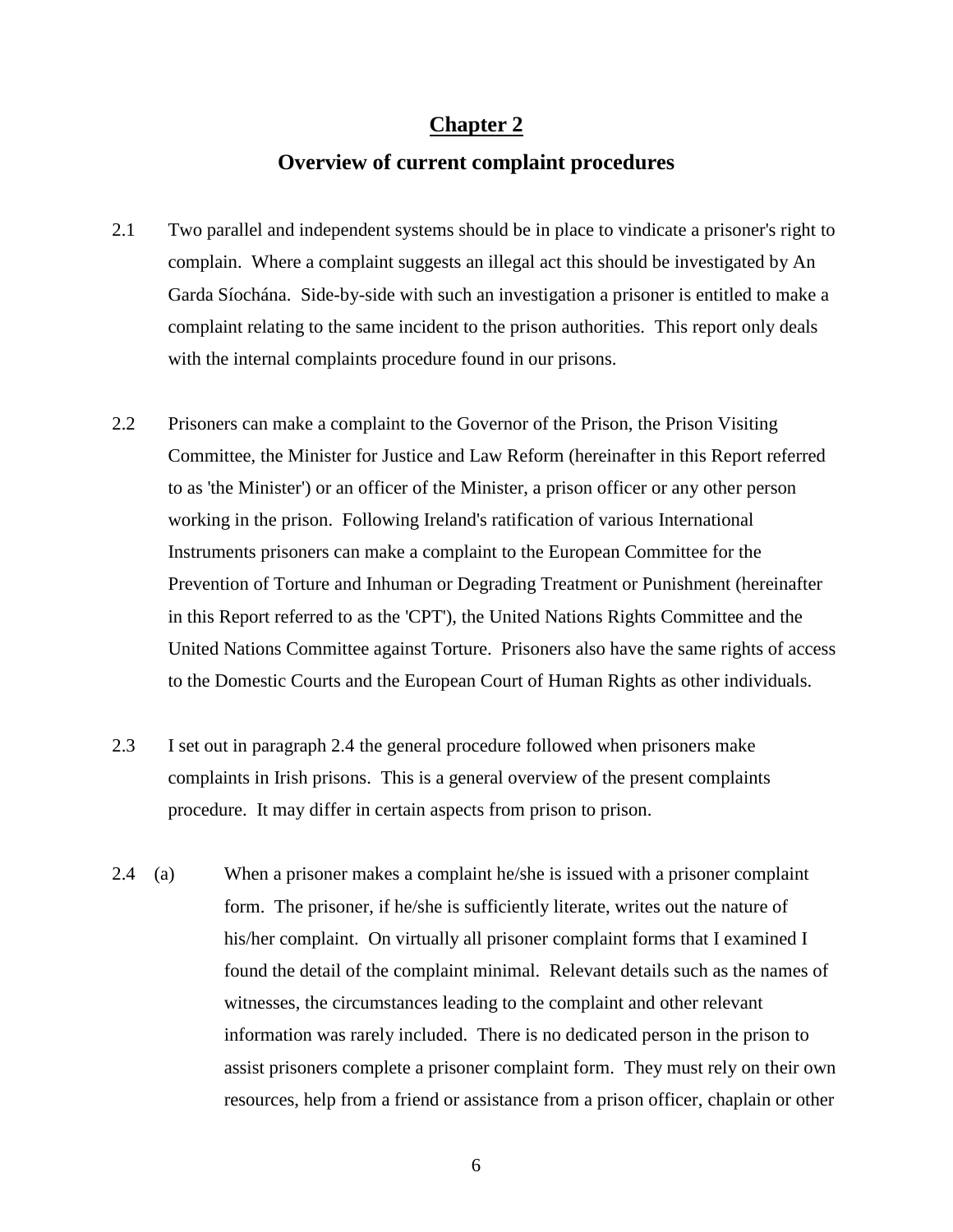such person. The prisoner complaint form on completion is handed to the Governor.

- (b) The Governor of the prison delegates the investigation of the complaint to an officer not below the rank of a Chief Officer. The Chief Officer in many cases is the officer in charge of the landing or part of the prison relevant to the complaint or the landing or wing where the prisoner making the complaint is accommodated.
- (c) It is the general practice that a photocopy of the complaint form is issued to all prison officers referred to in the complaint or those rostered for duty in the area relevant to the complaint. Such officers are asked to supply their observations on the complaint made. There is no time limit by which such officers must respond. It is left to each prison officer to compile his or her statement. Such officers are not normally interviewed or questioned.
- (d) In the majority of the files I examined I could not find evidence of statements taken from other persons such as prisoners who might be potential witnesses.
- (e) The Chief Officer would view CCTV evidence if available. In certain cases he/she would make an assessment as to the relevance of such evidence. In certain cases he/she would take copies of such evidence and reduce parts to photographic stills.
- (f) When the Chief Officer has assembled the statements from the prison officers he/she completes a report of his/her investigation which will in many cases include his/her assessment of the situation and a recommendation. The Chief Officer's Report together with the original prisoner complaint form, the statements referred to above and any other evidence such as CCTV footage is then forwarded to the Governor of the prison.

7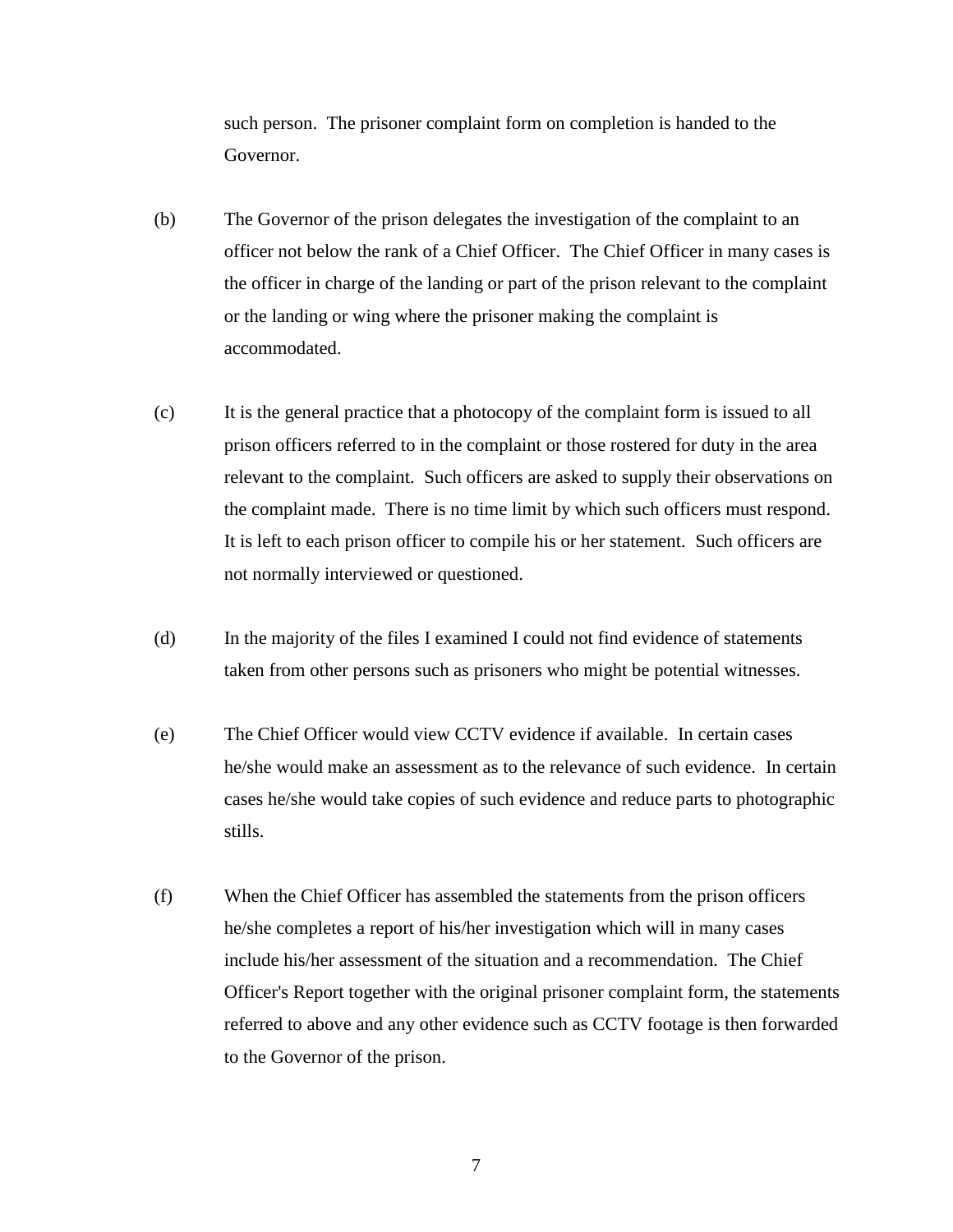- (g) In most cases the Governor makes a decision on the prisoner's complaint from the information in the file submitted to him/her by the Chief Officer. In most cases the Governor does not direct any further enquiries be made, does not take oral evidence and does not afford the prisoner a right of rebuttal. The Governor completes and signs the prisoner complaints form.
- (h) The prisoner is informed of the determination of his/her complaint by a nominated officer. He/she is handed a copy of the now completed prisoner complaint form which, *inter-alia,* advises him/her that he/she may appeal the determination by the Governor.
- (i) Side-by-side with the procedure outlined at (a) to (h) each prison maintains a prisoner complaints book. This book is meant to record, in short form, the name of the complainant, the nature of the complaint, the progress of the investigation and the ultimate determination of the complaint. There was no consistency across the prison estate as to the detail contained in such books. It was not possible on a perusal of such books to determine the state of any investigation. I brought this to the attention of the Irish Prison Service. A common prisoner complaints book is now in use in all prisons. Because of space restraints I have found that the information entered in such books is not sufficiently comprehensive in all cases to enable any regulatory authority have complete oversight of the investigation of any particular complaint.
- 2.5 During my inspection process I found that a significant number of complaints were marked withdrawn in the prisoners' complaints books. I also noticed that when a prisoner who had made a complaint was transferred to another prison or released the investigation of his/her complaint seemed to stop. There was never an investigation into the reasons why a prisoner withdrew his/her complaint. I brought my concerns to the notice of the Irish Prison Service. Since the introduction of new protocols by the Irish Prison Service in January 2010 referred to in paragraph 4.1 complaints now continue to be investigated

8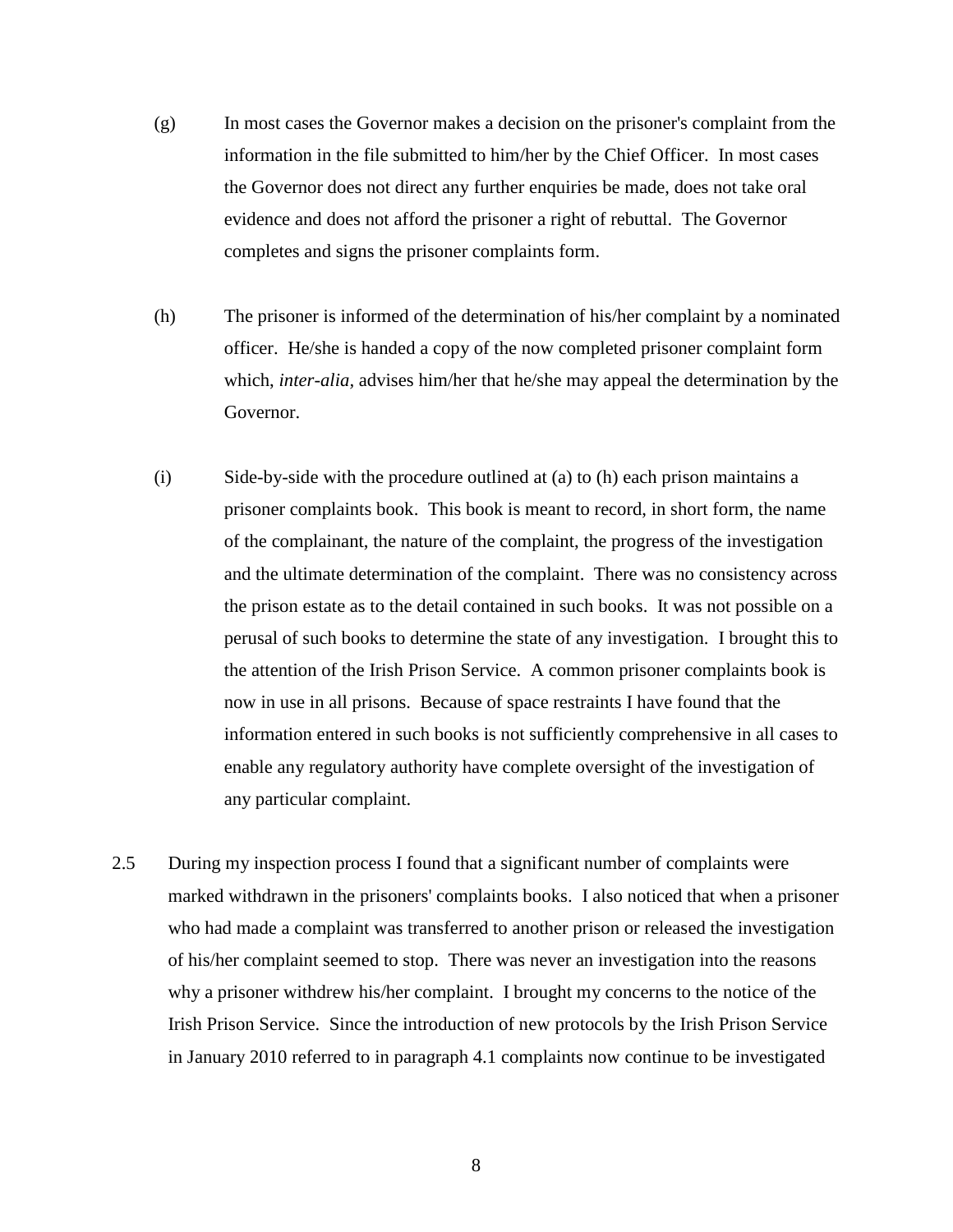notwithstanding the transfer of a prisoner to another prison or his/her release. An investigation is now initiated when a prisoner withdraws a complaint.

- 2.6 I am aware that in certain cases prison officers against whom allegations of ill-treatment had been made were allowed remain in their present positions while the complaint was being investigated which meant that such officers were dealing with the prisoners who had made the complaint.
- 2.7 From my analysis of the prisoners' complaints books I was concerned to observe that An Garda Síochána were not always informed of complaints alleging criminal behaviour. Where the Gardaí were informed of a complaint alleging criminal behaviour and commenced an investigation the internal prison investigation seemed in most cases to be put on hold.
- 2.8 I spoke to many prisoners who informed me that even if they were dissatisfied with the Governor's decision they felt there was no point in appealing such a decision as they had no confidence in the appeals procedure.
- 2.9 At present the only avenue of appeal available to prisoners dissatisfied with a Governor's decision is to request a meeting with the Minister or an officer of the Minister. The *de facto* position is that when a prisoner appeals a Governor's decision it is appealed to the Director General of the Irish Prison Service being an officer of the Minister.
- 2.10 In a significant number of complaints the prisoners were unable to identify the officer or officers against whom they were complaining. Prison officers do not wear any form of identification. Many prisoners complained to me that they were at a disadvantage in this regard.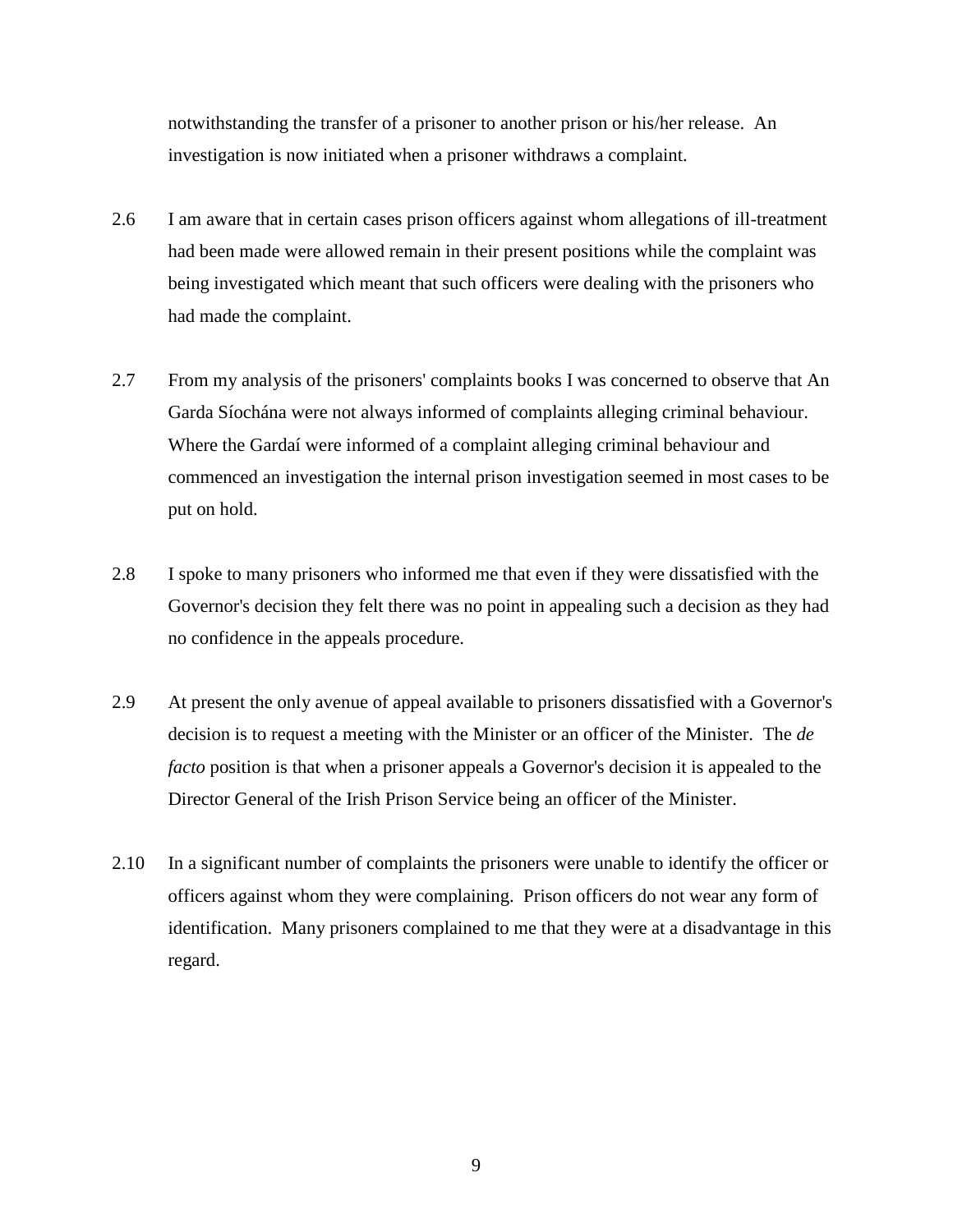# **Chapter 3**

# **Guidance on best practice for dealing with prisoners' complaints**

- 3.1 Standards 119 to 126 of the *Standards for the Inspection of Prisons in Ireland<sup>1</sup>* are the relevant standards that apply to the prisoners' complaints process. This Chapter should be read in conjunction with and should act as an explanatory memorandum of such standards.
- 3.2 I have stated in a number of my reports that the deprivation of liberty is a punishment in itself. Whilst deprived of their liberty prisoners are still entitled to be treated with humanity and with respect for the inherent dignity of the human person and the State is obliged to treat prisoners in this manner. As prisons are closed environments prisoners are largely dependent on the State to exercise their rights on their behalf (those rights which have not lawfully been taken from them). It is, therefore, fundamental that prisoners are given an opportunity to make complaints/requests to the authorities and to independent bodies. The requirement of an effective complaints procedure together with oversight by an independent body are safeguards against the infliction of ill-treatment on persons deprived of their liberty and the infringement of their human rights.
- 3.3 In order for prisoners to make a complaint they must be aware of their entitlement to do so, who they are entitled to make a complaint to and how the complaints procedure operates. **Rule 35 of the United Nations Standard Minimum Rules for the Treatment of Prisoners and Rule 30 of the European Prison Rules** provide that on admission each prisoner should receive a copy of the rules governing the prison which should set out, *inter alia, their rights and duties and the operation of the complaints process, in a* language that he/she can understand. If prisoners are unable to read they should be informed orally<sup>2</sup>. There should be a designated person in each prison to facilitate prisoners in making complaints.

<sup>&</sup>lt;sup>1</sup> Inspector of Prisons Standards for the Inspection of Prisons in Ireland - 24 July 2009

<sup>&</sup>lt;sup>2</sup> Rule 35(2), United Nations Standard Minimum Rules for the Treatment of Prisoners & Rule 30.1, European Prison Rules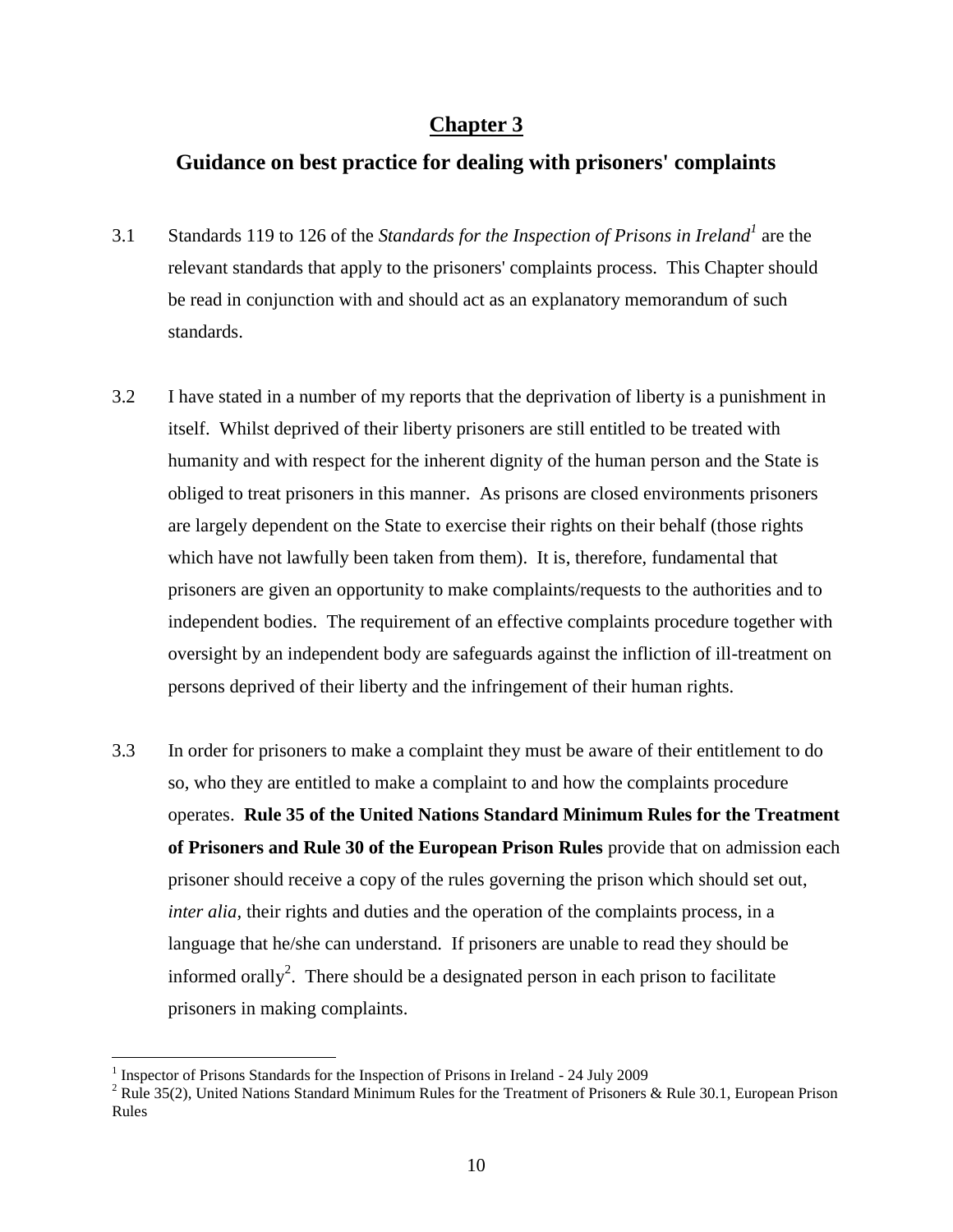3.4 The onus is on the State to ensure that prisoners' rights and obligations as contained in the Prison Rules are communicated effectively to them. The CPT have stated that:-

> "*it is axiomatic that rights for persons deprived of their liberty will be of little value if the persons concerned are unaware of their existence*" 3 .

In this connection the **European Court of Human Rights** has recognised that a right to receive information exists as a corollary to **Article 10 of the European Convention on Human Rights** which enshrines the right of freedom of expression. In *Ciorap v Moldova<sup>4</sup>*, when considering an application under Article 3 (prohibition of torture or inhuman and degrading treatment or punishment), Article 8 (right to respect for private and family life) and Article 10 the Court stated that:-

*"to the extent that such information was vital for protecting the applicant's rights such as those guaranteed by Articles 3 and 8 of the Convention, the authorities' failure to give the applicant a copy of the prison rules has been taken into account when dealing with his complaints under those articles"<sup>5</sup> .*

The Court stated that as it looked at the prisoner's lack of information in relation to Articles 3 and 8 it would not be necessary to independently examine the complaint under Article 10. As the Court's jurisprudence is continuously evolving there is a possibility that in the future it may establish that a State's failure to provide prisoners with a copy of the Prison Rules may amount to an infringement of their rights under Article 10.

3.5 A prisoners' complaint system should, in certain circumstances have two aspects to it one within the prison system and one independent of the prison system. **Rule 36 of the United Nations Standard Minimum Rules for the Treatment of Prisoners and Rule 70 of the European Prison Rules** give guidance on the internal complaints system.

<sup>&</sup>lt;sup>3</sup> CPT, Report to the Government of Turkey, CPT/Inf (99) 2 at para. 26,  $4\,$  19 June 2007

<sup>&</sup>lt;sup>5</sup> at paragraph 122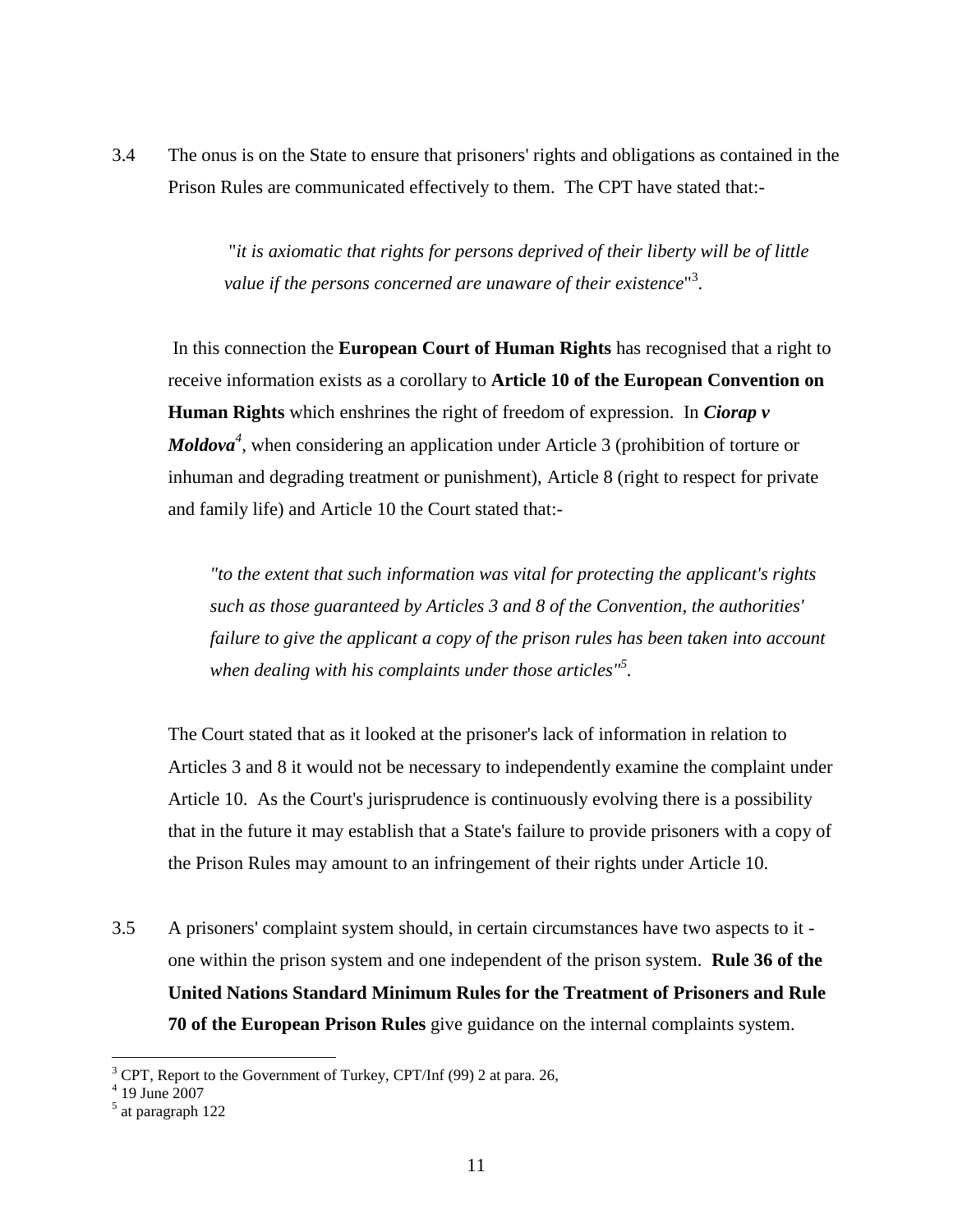According to these rules prisoners should have sufficient opportunity to make a request or a complaint to prison management. Solving a complaint through mediation is advocated where appropriate and only where that fails should formal proceedings go ahead<sup>6</sup>. All requests or complaints should be dealt with promptly and the prisoner should be informed of the outcome<sup>7</sup>. Prisoners should have a right to appeal the prison management's decision to an independent body<sup>8</sup>. Any internal investigation should not be dependent on the progress of any outside agencies' investigation. If a prisoner withdraws a complaint it should still be investigated and the reasons behind the withdrawal should also be examined. The Governor of the prison should oversee the operation of the prisoner complaints system.

- 3.6 In addition to an internal complaints system it is important that prisoners can make a complaint "in proper form" to a judicial authority or other independent and competent authority $\delta$ . If the complaint is sent by written correspondence the prison authorities should not open this correspondence. **The European Court of Human Rights** has vigorously upheld a prisoner's right to correspond with the authorities stating in the case of *Campbell v UK* that this right can only be interfered with in exceptional  $circumstances<sup>10</sup>$ . The Court further stated that where it is necessary to open correspondence to verify the identification of the person or body being corresponded with it should only be done in the presence of the prisoner.
- 3.7 There are many variations of independent oversight bodies or regulatory authorities with jurisdiction over prisons to be found in Europe:- (a) Independent Lay Visiting Bodies, (b) a Prisoner Ombudsman, (c) a Quasi Judicial Body consisting of a Local Complaints Committee and a National Appeals Body, and (d) specialist Judges and Courts which deal exclusively with prisoners' complaints $11$ . The extent to which each type conforms with the criteria of a competent independent authority depends on the powers afforded to the

<sup>6</sup> Rule 70.2 European Prison Rules

<sup>&</sup>lt;sup>7</sup> Rule 36(4) of the UN Standard Minimum Rules for the Treatment of Prisoners and Rule 70.3 of the European Prison Rules

<sup>8</sup> Rule 70.3 of the European Prison Rules

<sup>&</sup>lt;sup>9</sup> Rule 36(3) of the UN Standard Minimum Rules for the Treatment of Prisoners

<sup>&</sup>lt;sup>10</sup>Judgement of 25th March 1992

 $11$  see Van Zyl Smit at p. 308-310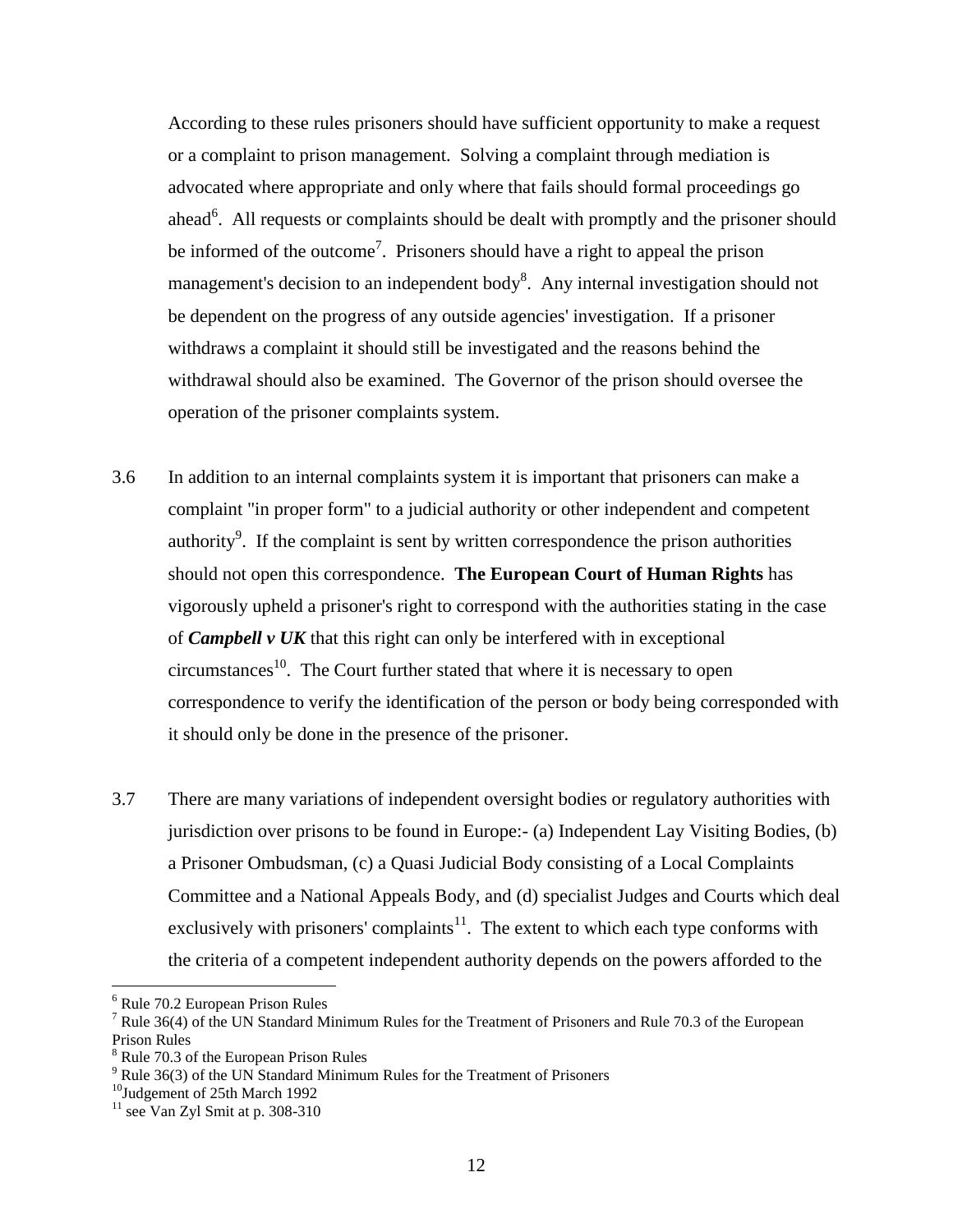body, who it is appointed by, who it reports to and whether it has statutory backing or not.

3.8 The State is under an obligation to investigate all complaints made by prisoners. A distinction must be made between matters which could be dealt with locally by prison management perhaps through mediation and matters of a serious nature such as alleged ill-treatment of prisoners or the deprivation of their human rights which must be investigated in a fair, transparent and independent manner which inspires confidence. The importance of investigating allegations of ill-treatment was established by the **European Court of Human Rights** in *Assenov v Bulgaria* where the Court stated that :-

> *"where an individual raises an arguable claim that he has been seriously ill-treated by the police or other such agents of the State unlawfully and in breach of Article 3, that provision, read in conjunction with the State's general duty under Article 1 of the Convention to "secure to everyone within their jurisdiction the rights and freedoms defined in...[the] Convention", requires by implication that there should be an effective official investigation. This investigation, as with that under Article 2, should be capable of leading to the identification and punishment of those responsible. If this were not the case, the general legal prohibition of torture and inhuman and degrading treatment and punishment, despite its fundamental importance, would be ineffective in practice and it would be possible in some cases for agents of the State to abuse the rights of those within their control with virtual impunity" 12 .*

- 3.9 The CPT is of assistance in its **14th General Report** detailing the criteria required for an effective investigation into alleged ill-treatment:-
	- (a) The persons responsible for carrying out the investigation must be independent from those implicated in the allegation. The officials concerned must not be from the same service as those who are the subject of the investigation. The CPT favours a system whereby all allegations of ill-treatment are given to the

<sup>&</sup>lt;sup>12</sup> Judgement of 28 October 1998, at para. 102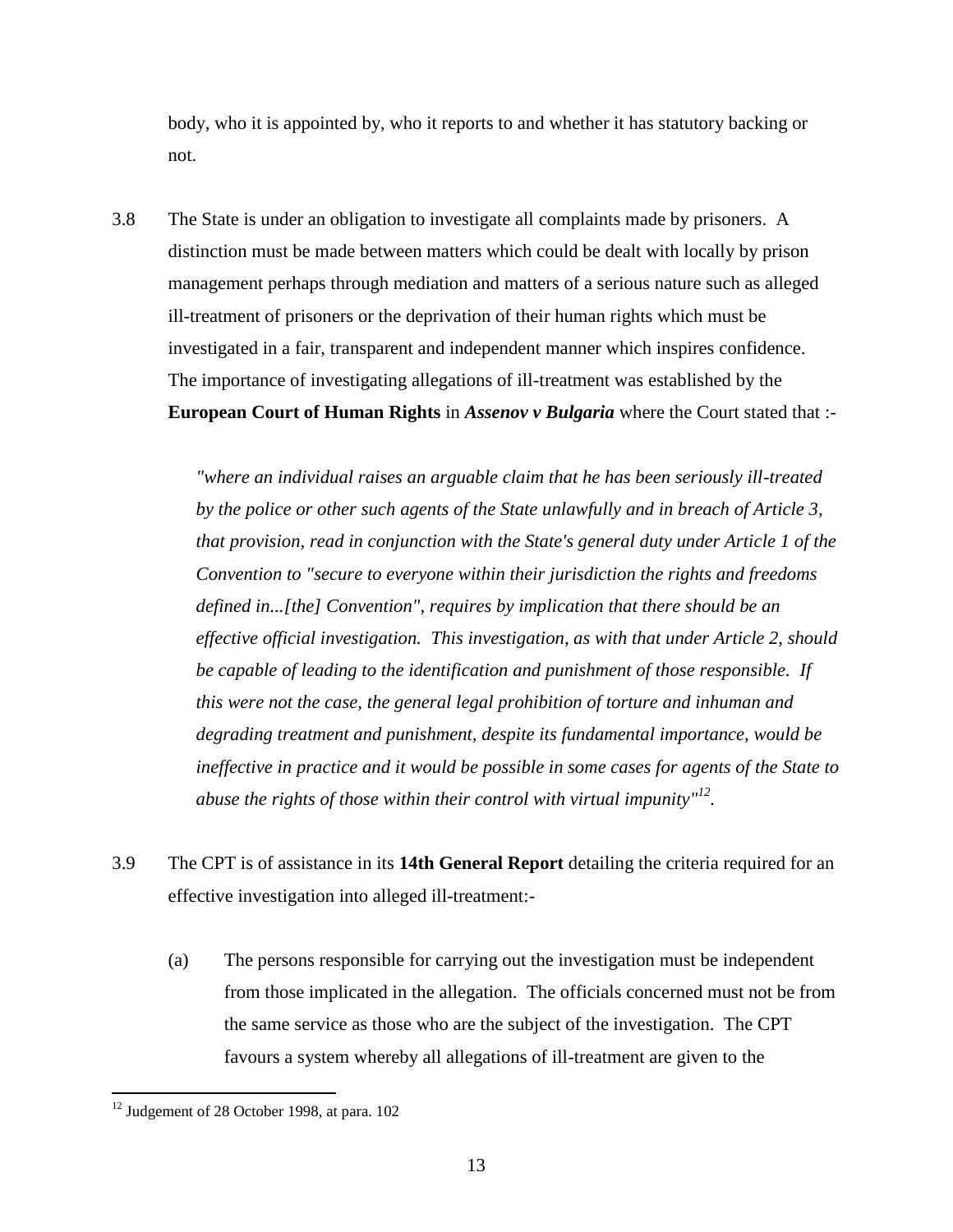Prosecutor's Office who then decides whether an investigation is warranted. Similarly it considers that the Prosecutor's Office should exercise close and effective supervision of the operational conduct of an investigation into possible ill-treatment by public officials.

(b) The investigation must be thorough. It must be capable of leading to a determination of whether force or other methods used were justified in the circumstances, and to the identification and, if appropriate, punishment of those concerned. The CPT has stated that this:-

> *"is not an obligation of result but of means, that is that all reasonable steps be taken to secure evidence concerning the incident including inter alia to identify and interview the alleged victims, suspects and eyewitnesses, to seize instruments and to gather forensic evidence*" 13 .

- (c) The investigation must be conducted in a prompt and reasonably expeditious manner. This is self explanatory.
- (d) In order to secure accountability in practice as well as in theory there should be a sufficient element of public scrutiny of the investigation and/or its results. The victim must, in all cases, (or the next of kin if the victim is deceased) be involved in the procedure to the extent necessary to safeguard his or her legitimate interests.
- (e) The CPT recognises that disciplinary proceedings provide an additional type of redress against ill-treatment and may take place in parallel to criminal proceedings. It further states that:-

<sup>&</sup>lt;sup>13</sup> 14th General Report on the CPT's activities CPT/Inf (2004) 28 at para. 33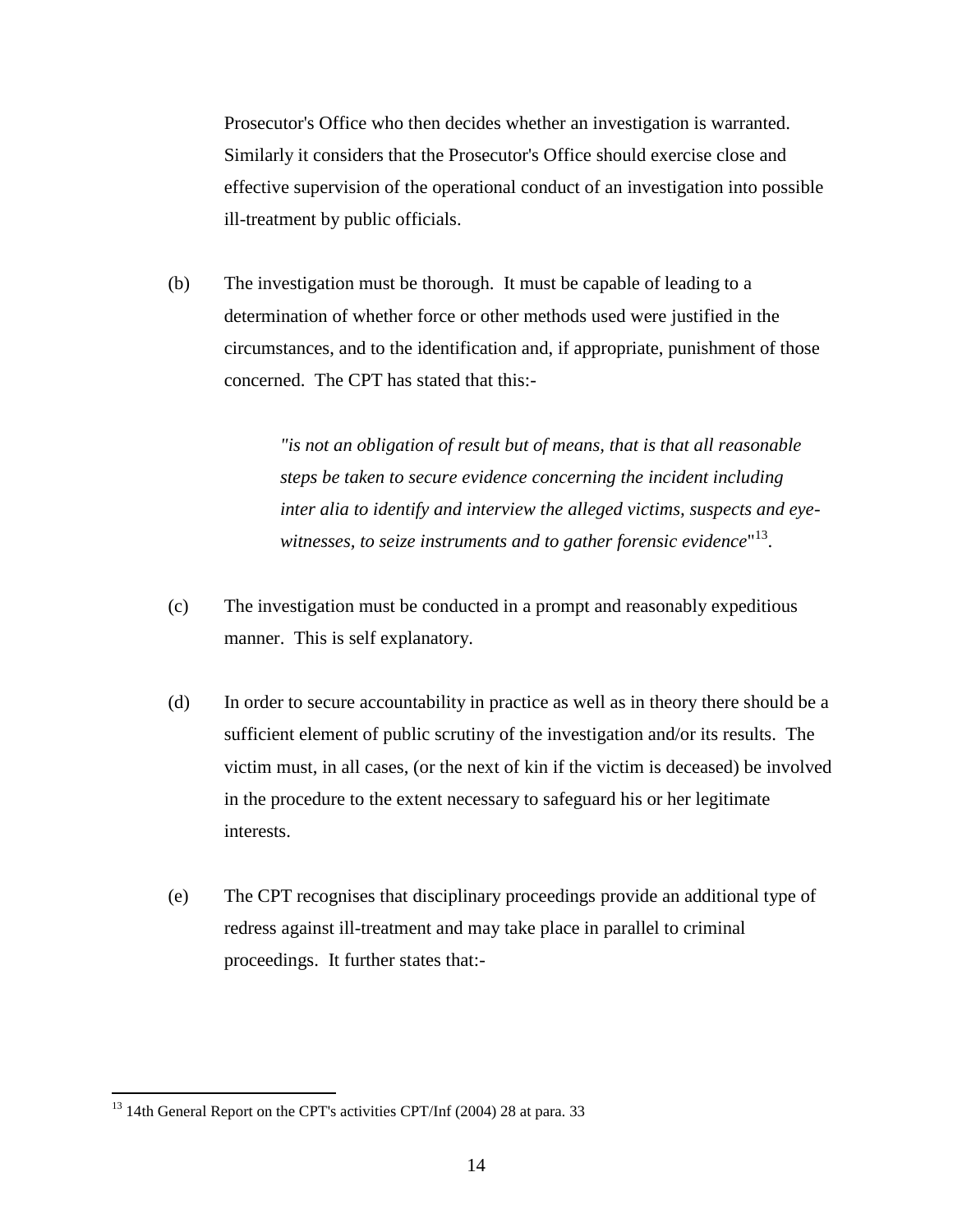"*disciplinary culpability of the officials concerned should be systematically examined, irrespective of whether the misconduct in*  question is found to constitute a criminal offence"<sup>14</sup>.

It permits inquiries into possible disciplinary offences by public officials to be performed by a separate internal investigations department within the structures of the agencies concerned.

3.10 **The European Court of Human Rights** has emphasised the importance of effectively investigating credible allegations of ill-treatment, particularly where it may involve a violation of a prisoner's rights. In the case of *Labita v Italy* the **Grand Chamber of the Court**, when dealing with an application regarding ill-treatment by prison officers under Article 3, found, having regard to the lack of a thorough and effective investigation into the credible allegation made by the applicant, that there had been a violation of Article  $3<sup>15</sup>$ . This finding was made despite a further finding that there was not sufficient evidence before the Court to enable it find that the treatment *per se* reached the level required in order to satisfy the requirements of torture or inhuman or degrading treatment or punishment.

#### 3.11 The CPT, in it's **Report to the Irish Government in 2006**, stated that:-

"*many prisoners did not have confidence in the complaints system and did not wish to file a complaint, even when it involved ill-treatment*" 16 .

The perceived fairness of a complaints system by prisoners is fundamental to its effectiveness in combating impunity and promoting a safe custodial environment. The prisoners must have faith in the system or they will be dissuaded from making a complaint thus frustrating the purpose of a complaints, system.

 $14$  14th General Report on the CPT's activities CPT/Inf (2004) 28 at para. 37

 $15$  Judgement of 6 April 2000, at para. 136

 $16$  CPT, at para. 37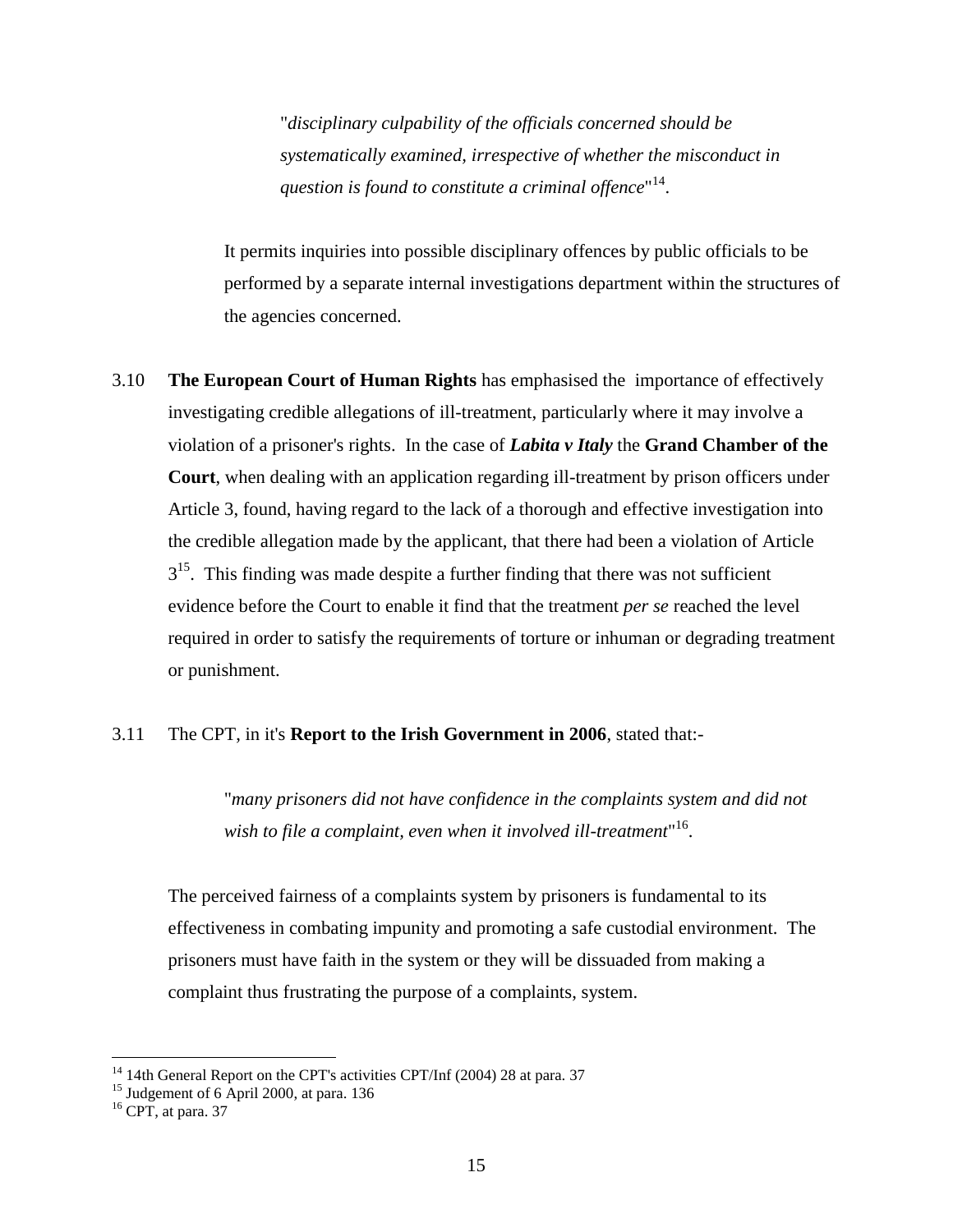- 3.12 **Rule 70.4 of the European Prison Rules** points out the importance of prison management ensuring that prisoners are not disadvantaged for exercising their right to make a complaint.
- 3.13 In addition to prisoners being entitled to make complaints prisoners' relatives or legal advisors should also be entitled to make complaints on behalf of prisoners<sup>17</sup>. **Rule 70 of the European Prison Rules** provides that the content of such complaints should be considered by prison management unless the prisoner does not consent to the making of the complaint.

 $17$  Rule 70.5 of the European Prison Rules 2006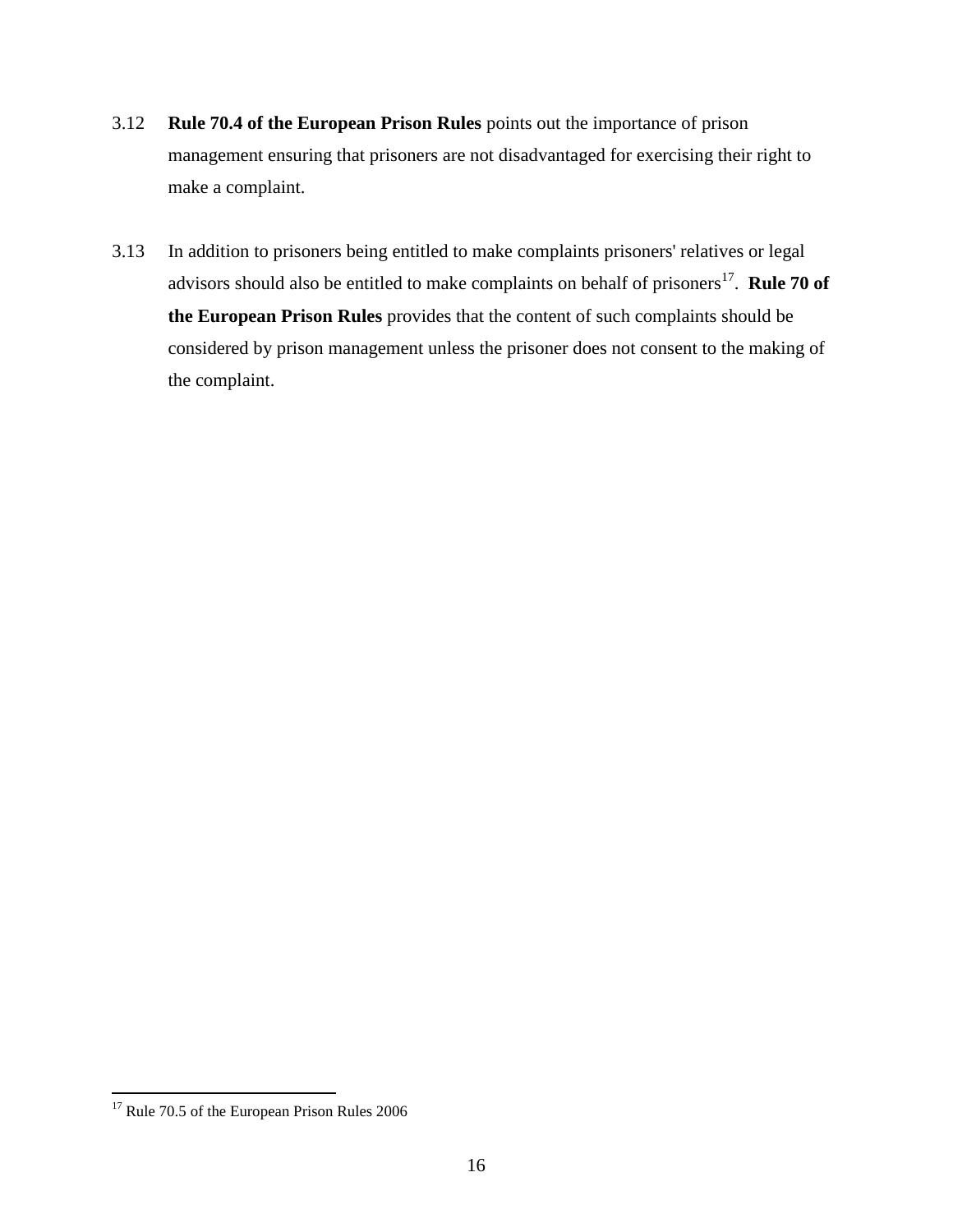# **Chapter 4**

# **Recommendations - Prisoners' complaints**

- 4.1 In January 2010 the Irish Prison Service gave guidance to senior management in the Irish prisons for dealing with prisoners' complaints. This is a welcome step. This guidance set out protocols for investigating complaints specifying in particular the duties of senior management in each prison but all within the structures of the present complaints procedure as set out in Chapter 2 of this Report.
- 4.2 Following my review of best practice and having regard to our Domestic and International Obligations as set out in Chapter 3 it is clear that the procedures as detailed in paragraph 2.4 do not accord with best practice. As a general comment they cannot be said to be either fair or transparent for the following reasons:-
	- (a) Many prisoners are disadvantaged because of literacy problems in being unable to adequately fill out prisoner complaint forms.
	- (b) Delegating the investigation of complaints to a Chief Officer in the prison and especially the Chief Officer in charge of officers who may be under investigation cannot be said to accord with best practice.
	- (c) Submitting photocopies of the prisoner's complaint to officers should not happen.
	- (d) The absence of a thorough investigation and the identification of other evidence or witnesses suggest an investigation that lacks transparency.
	- (e) Evidence harvested for an investigation must be properly preserved if it is to be used in any subsequent proceedings. There are no protocols in place to ensure that such is the case.
	- (f) The present procedure whereby Governors make decisions lacks transparency.
- 4.3 Prisoners' complaints can range from minor complaints that could be dealt with locally in the prison to major complaints which, at times, allege ill-treatment of prisoners or an infringement of their human rights.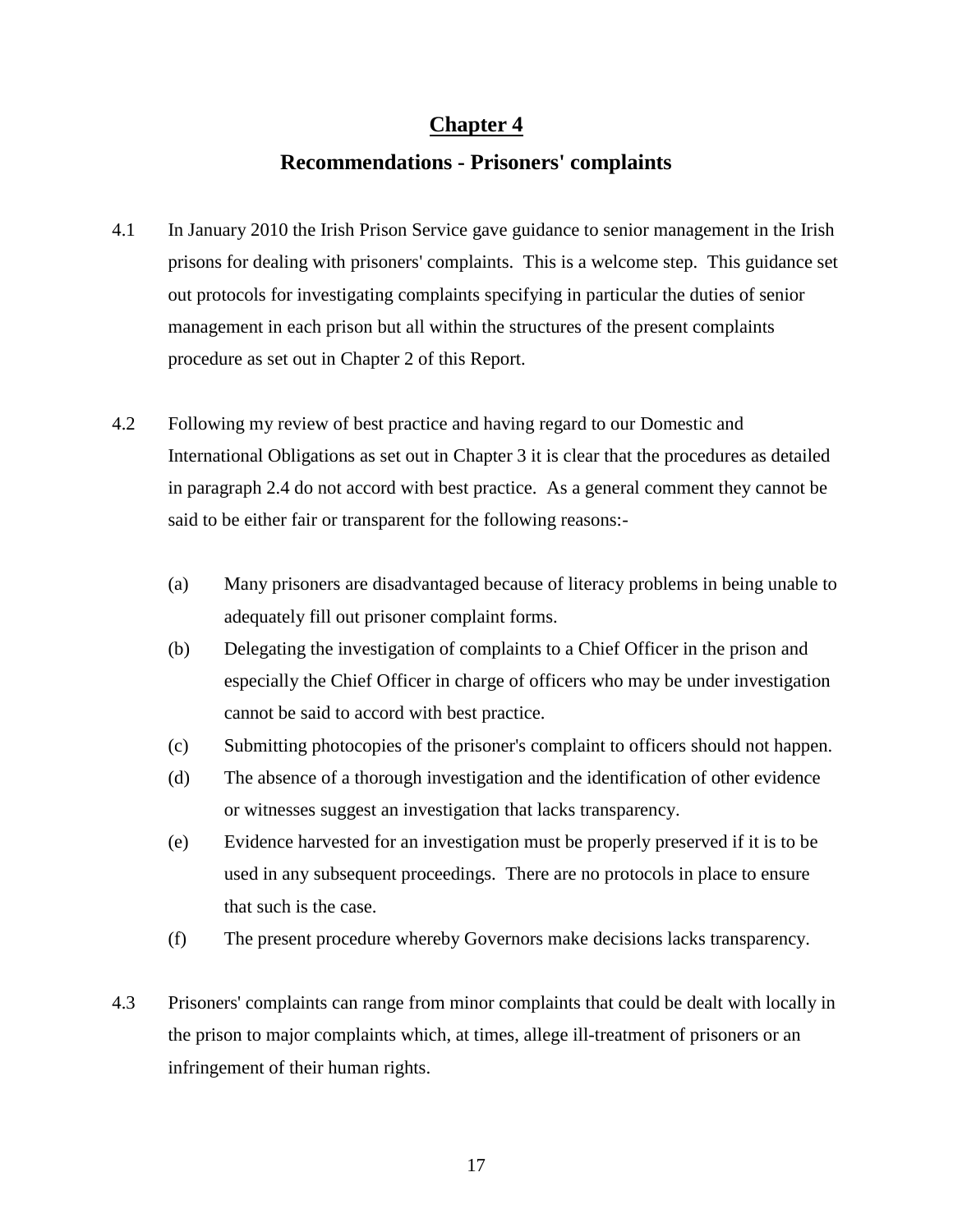- 4.4 There is no independent complaints body to which prisoners can make complaints. It is not within my remit to receive individual complaints or to investigate individual matters unless the Minister asks me to. The Prison Visiting Committee can receive complaints but they have no power to resolve such complaints and so do not satisfy the criteria for an independent complaints body. This leaves prisoners in a lacuna.
- 4.5 It is therefore essential that the procedure for investigating prisoners' complaints is fair, transparent and accepted as such by prisoners. It is not sufficient that regulatory authorities such as my office or the CPT have subsequent oversight of such systems. It is the systems, the procedures and the personnel involved in both that must be independent in order that a prisoners' complaints procedure can be seen to be fair and transparent.
- 4.6 There are many models of independent bodies that could be adopted. To promote debate one could look at the Irish Ombudsman's Office, the Garda Síochána Ombudsman Commission or Irish Ombudsman for Children. There are other models to be found internationally.
- 4.7 I have set out in detail the authorities that are relevant to give guidance on what is required in order that a prisoner complaints procedure could be developed which would be both transparent and have the support of prisoners, management and the general public. It is for the Irish Prison Service to develop appropriate procedures.
- 4.8 The Prison Act 2007 and the Irish Prison Rules 2007 would require amendment to give effect to the enhanced prisoner complaints procedure as referred to in paragraph 4.7. I am unable to give guidance as to the precise amendments as it is for the Minister to decide on the appropriate model.
- 4.9 I set out in paragraph 2.8 the present procedure for appealing a Governor's decision. This procedure is not in accordance with best practice. A proper Appeals Procedure should be put in place.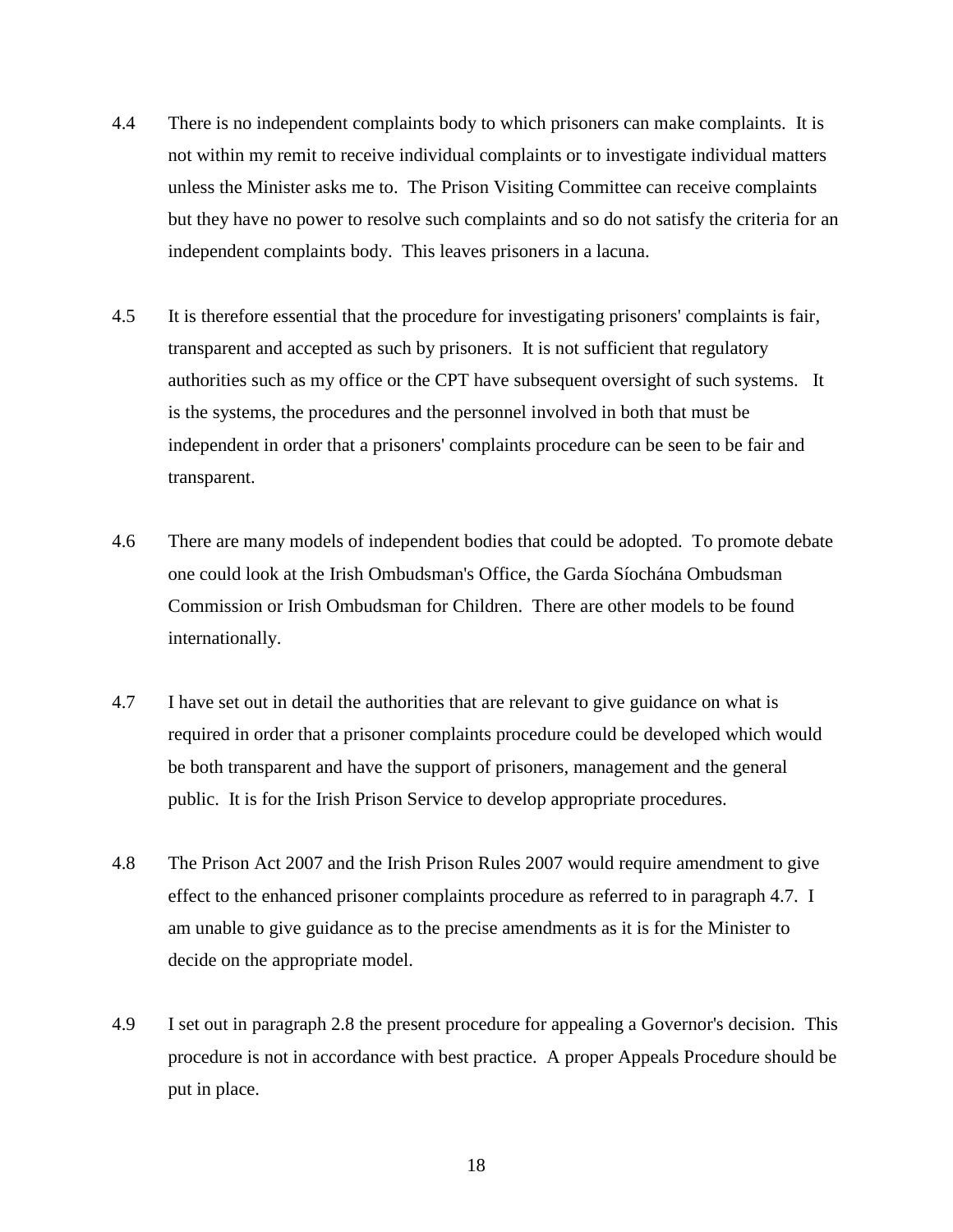- 4.10 All prisoners' complaints must be dealt with expeditiously. The gathering of evidence must be immediate. The reason is that relevant evidence may be lost, relevant witnesses may be moved, transferred or released. All evidence including CCTV, forensic and medical evidence must be harvested. Possible witnesses must be identified.
- 4.11 Protocols should be put in place to ensure that prison officers against whom allegations of ill-treatment have been made are not left in positions where they are in contact with the prisoner making the complaint during the period of the investigation.
- 4.12 No matter what complaints procedure is in place a dedicated person or persons should be appointed in each prison whose duty it is to assist prisoners in making complaints. These people should be independent in that they should not be involved in any way with either the prisoner making the complaint or the persons complained of.
- 4.13 All prison officers should wear some form of identification at all times when they are on duty. I have drawn attention to this in the past. In my Annual Report 2008, I recommended that all prison officers should wear some form of identification. This could be similar to the identification numbers worn by members of An Garda Síochána. This should be attended to as a matter of urgency.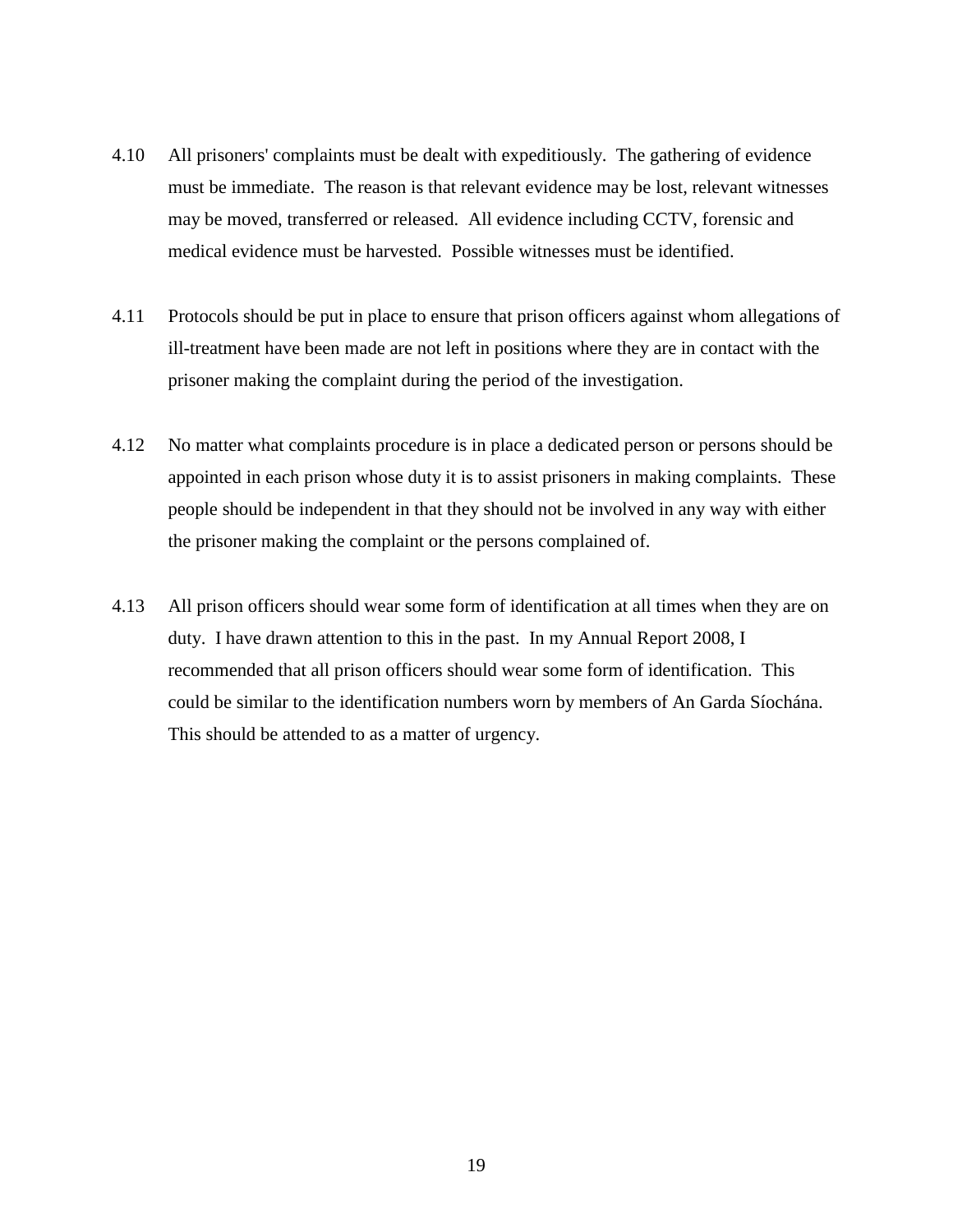## **Chapter 5**

#### **Overview of current prison discipline procedures**

- 5.1 Prison disciplinary procedure is governed by Part 3 of the Prisons Act 2007 and Rules 66 to 68 of the Irish Prison Rules 2007. Acts which amount to beaches of prison discipline are contained in Schedule 1 of the Irish Prison Rules 2007. Sanctions for breaching prison discipline are contained in Section 13 of the Prisons Act 2007. In 2006 the Irish Prison Service, by circular, informed all Governors how disciplinary hearings should be conducted.
- 5.2 When a prisoner breaches prison discipline the prison officer who witnessed the breach reports same to the Governor in writing. The Governor has discretion as to whether or not to hold a disciplinary enquiry into the alleged breach.
- 5.3 If the Governor decides to hold an enquiry the prisoner is informed in writing of the nature of the alleged breach. The time frame for holding the enquiry is between one and seven days after the prisoner has received notice. The prisoner and the relevant prison officer attend the hearing. The Governor informs the prisoner of the nature of the allegations against him/her and the prisoner is given a chance to respond. The officer may also give evidence. Other evidence including CCTV maybe adduced. The Governor records all details, responses and submissions on the disciplinary form referred to as a **P19** form. The prisoner is entitled to call a witness or witnesses and to have an interpreter present if necessary. If the Governor makes a determination that the prisoner has breached a prison rule the prisoner is entitled to make plea in mitigation before any sanction is imposed. The Governor informs the prisoner of the sanction imposed.
- 5.4 The Governor has authority to impose a range of sanctions including the sanction of loss of remission of not more than 14 days. Other authorised sanctions include, *inter alia,* confinement to a cell for not more than 3 days, prohibiting the prisoner from engaging in specified activities or having contact with his/her family and friends for not more than 60 days.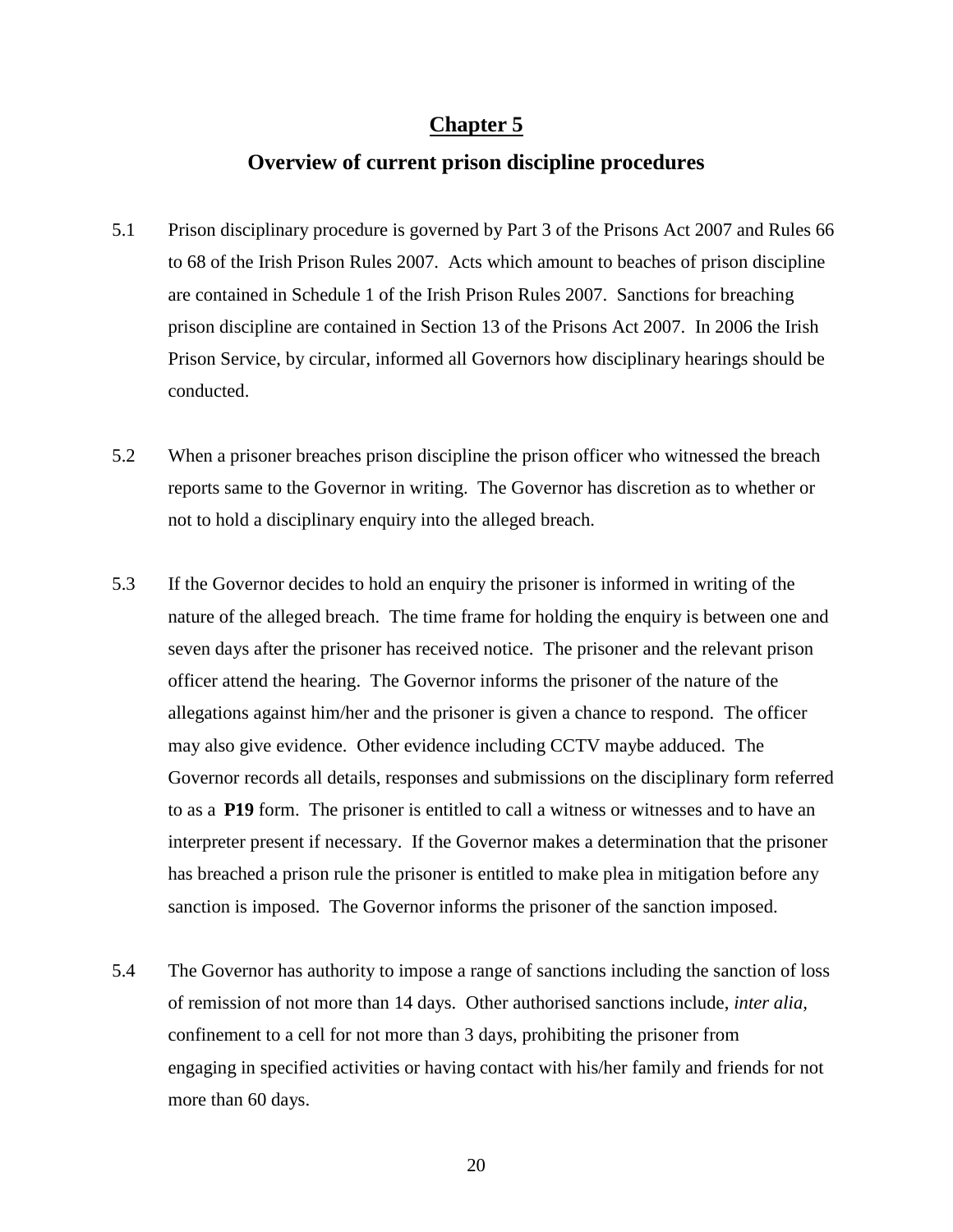- 5.5 The Governor is obliged to complete the **P19** Form and sign same.
- 5.6 Section 14 of the Prisons Act 2007 provides, *inter alia,* that a prisoner who is found by a Governor to have committed a breach of prison discipline and on whom a sanction under Section 13 has been imposed may within 7 days of its imposition petition the Minister concerning the finding or sanction or both finding and sanction. The Minister may after consulting the Governor affirm, modify, suspend (subject to any specified terms or conditions) or revoke the sanction and cause the petitioner to be notified accordingly.
- 5.7 Section 15 of the Prisons Act 2007 provides, *inter alia,* that a prisoner who was found by a Governor to have committed a breach of prison discipline and on whom a sanction of forfeiture of remission of portion of his or her sentence has been imposed may appeal such finding and or sanction to an Appeal Tribunal.<sup>18</sup> An Appeal Tribunal is independent in the performance of its function.<sup>19</sup> The prisoner is entitled to attend the hearing before the Appeal Tribunal and is entitled to avail of legal aid.<sup>20</sup> The Appeal Tribunal has wide powers.
- 5.8 During my inspection of **P19** forms I found inadequate detail relating to:-
	- (a) Whether the disciplinary procedure was explained to the prisoner and whether the prisoner understood same,
	- (b) the evidence given,
	- (c) whether and how the evidence was cross-examined,
	- (d) whether adequate enquiries were made relating to other evidence such as CCTV evidence and or witnesses,
	- (e) Governor's findings and remarks,
	- (f) whether the prisoner made a plea in mitigation and what it was, and

 $\overline{a}$ <sup>18</sup> Prisons Act 2007, Sect. 15

 $19$  Prisons Act 2007, Sect. 16(2)

<sup>&</sup>lt;sup>20</sup> Prisons Act 2007, Sect.  $15(4)(b)$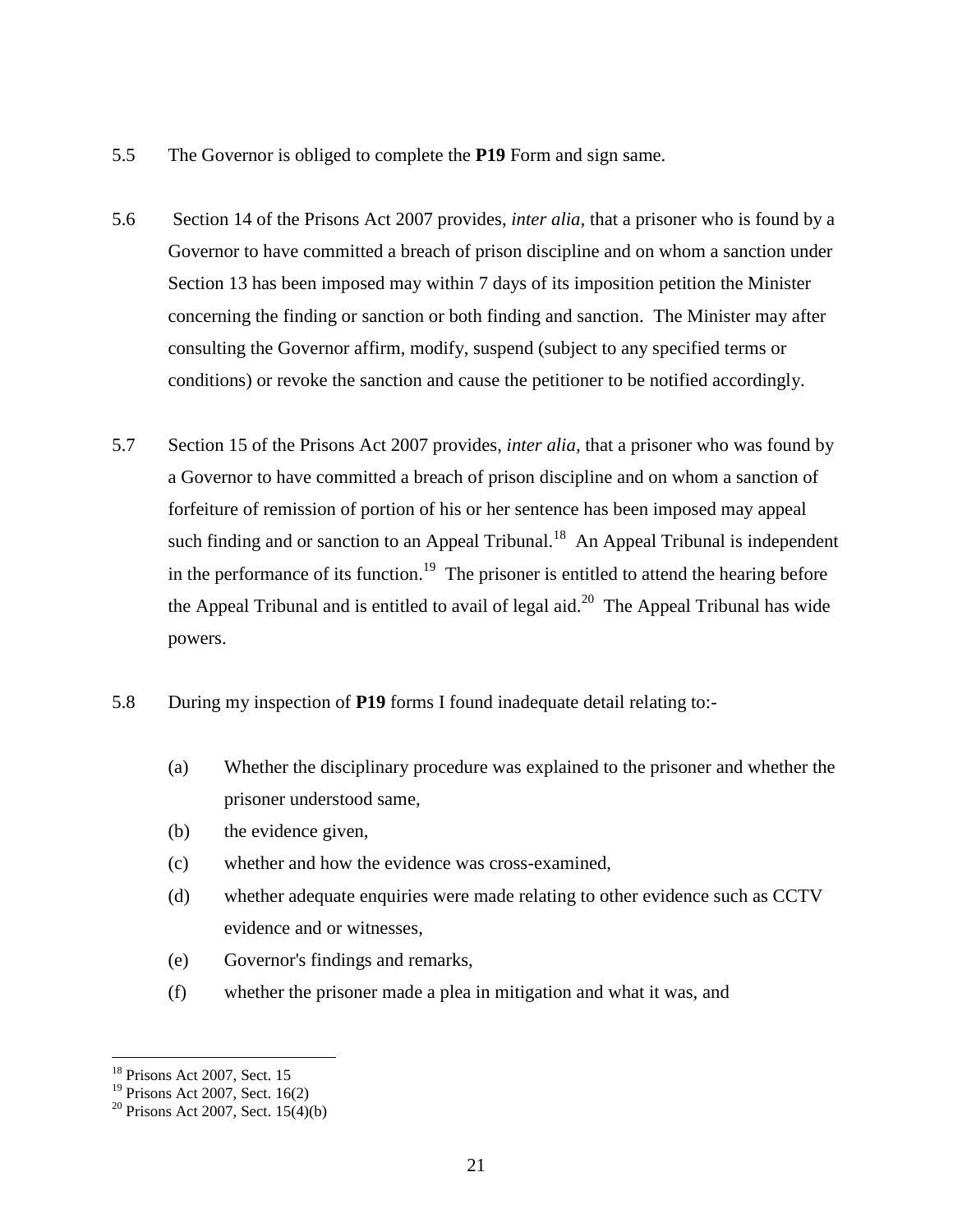(g) whether the prisoner understood that there was an appeals procedure and whether this procedure was explained to him/her.

I found that the sanctions imposed varied greatly from prison to prison and even within the same prison. There is no 'tariff' structure for sanctions either in individual prisons or across the prison system.

- 5.9 A frequently used sanction is loss of all privileges for 56 days. This could amount to *de facto* solitary confinement for that period. For serious infractions of the Prison Rules I found that prisoners were sometimes transferred to Cork Prison, the Midlands Prison or Portlaoise Prison which all have dedicated disciplinary units. Prisoners who are subject to disciplinary sanctions in these units are mainly subject to a loss of all privileges and are therefore held in *de facto* solitary confinement.
- 5.10 In certain prisons I found large numbers of **P19** forms which related to what might be termed trivial acts or conduct on the part of prisoners.
- 5.11 In a significant number of cases disciplinary proceedings were taken against prisoners who had lodged complaints alleging ill-treatment. In none of these cases could I ascertain whether the evidence relevant to the alleged ill-treatment formed part of the evidence in the disciplinary proceedings. This was because of inadequate information on the **P19** forms.
- 5.12 On talking to prisoners, many of them and the majority of younger prisoners, were not aware of how the disciplinary system operated or as to their rights in that regard.
- 5.13 It was evident from both talking to prisoners and looking at the **P19** forms that prisoners were not inclined to appeal a Governor's decision. There are a number of reasons for this of which the following are the most important:-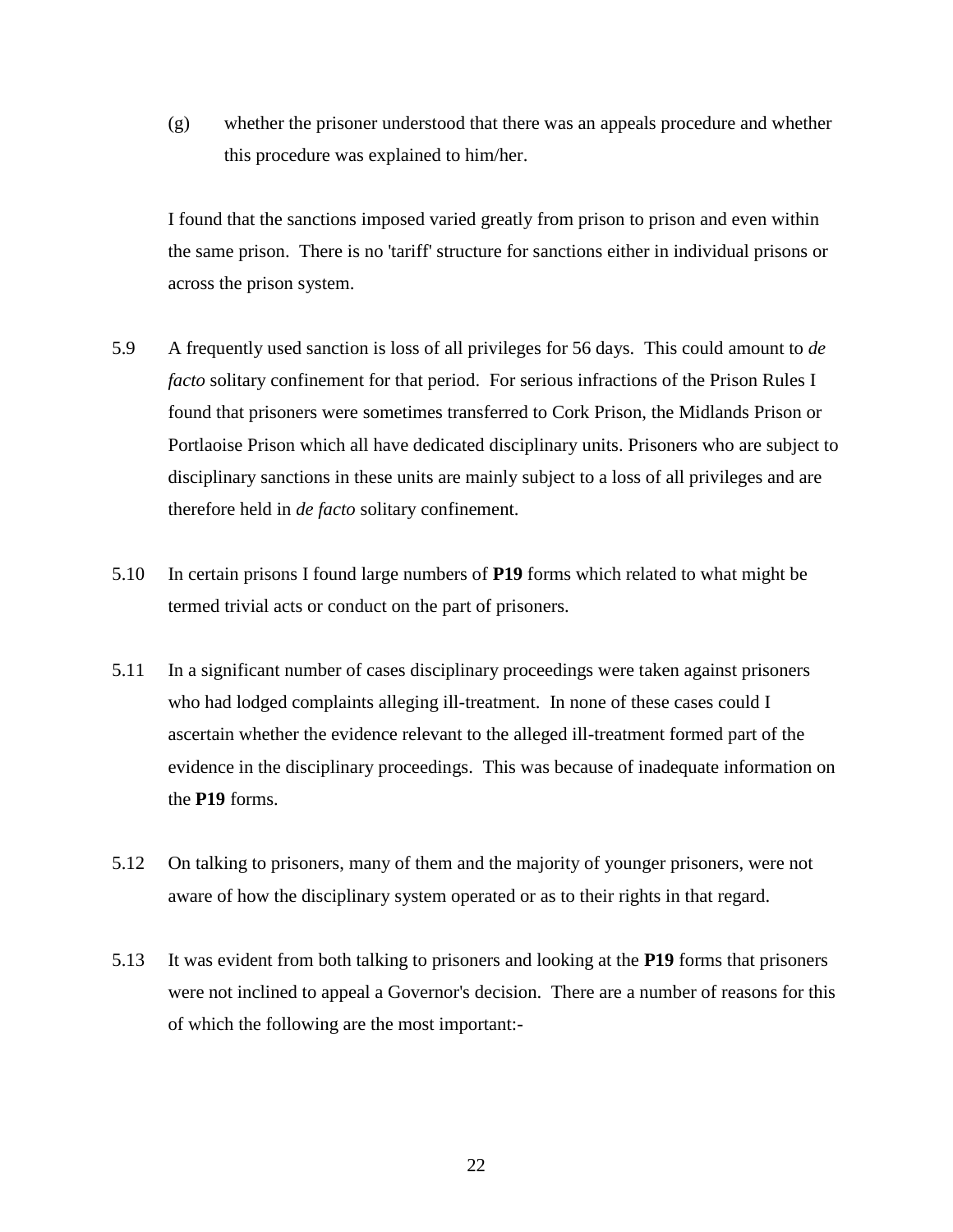- (a) the majority of prisoners are not aware of their rights of appeal or the procedures to be followed when appealing,
- (b) the majority of prisoners have no confidence in the appeals system, and
- (c) most sanctions imposed take effect immediately regardless of whether a prisoner is appealing.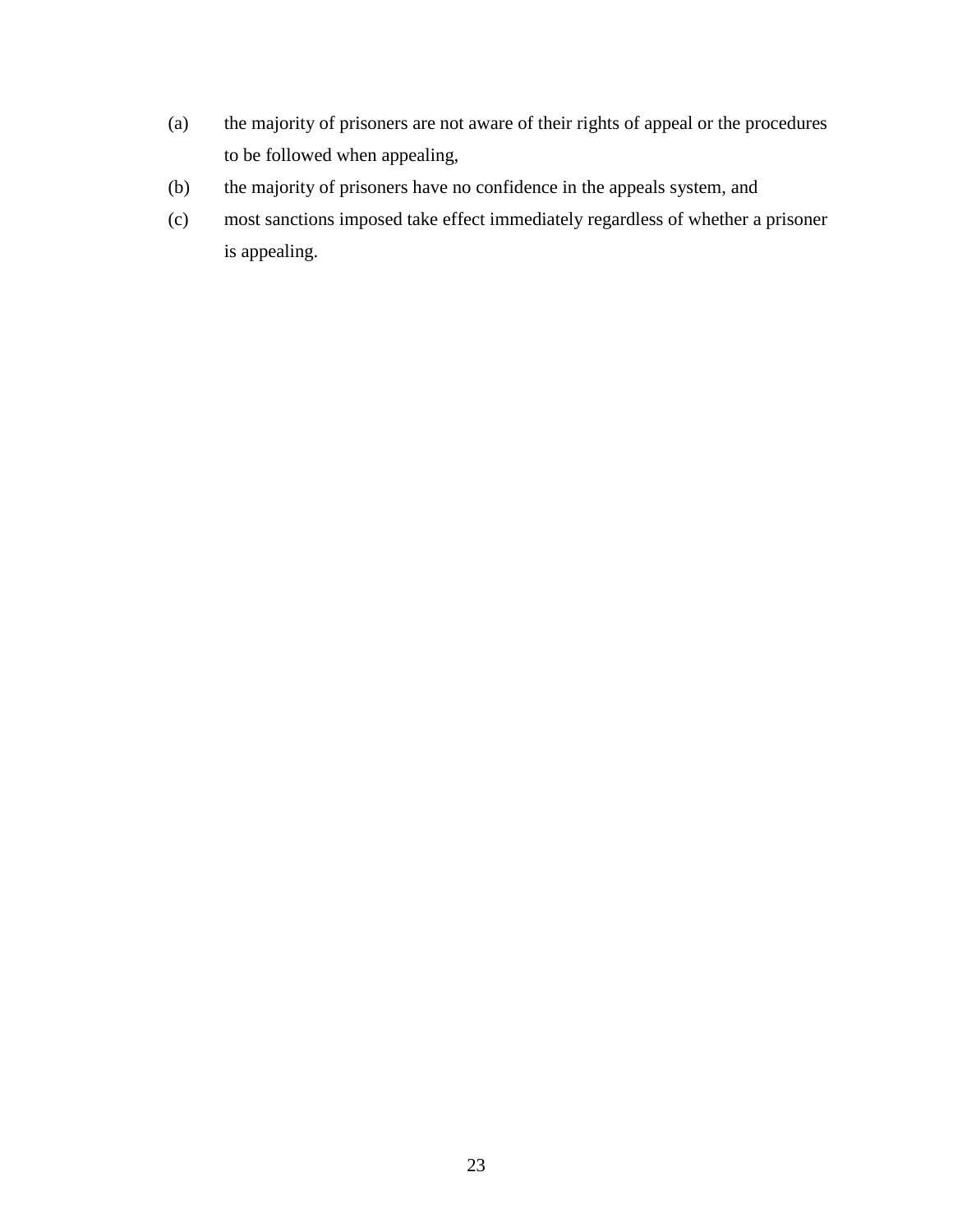# **Chapter 6**

# **Guidance on best practice for dealing with prison discipline**

- 6.1 Standards 191 to 196 of the *Standards for the Inspection of Prisons in Ireland<sup>21</sup>* are the relevant standards that should apply to the prison discipline system. This Chapter should be read in conjunction with and should act as an explanatory memorandum of such standards.
- 6.2 The maintenance of discipline in a prison is necessary in order to provide safe and secure custody so long as there are clear disciplinary procedures in place, the breaches of prison discipline and the sanctions for such breaches are clearly set out and the disciplinary procedure is not used arbitrarily. The prison discipline system can affect the way in which prisoners perceive the fairness of the prison regime.
- 6.3 In its **2nd General Report** the CPT highlighted the importance of having a transparent disciplinary system stating at paragraph 55 that:-

"*it is also in the interests of both prisoners and prison staff that clear disciplinary procedures be both formally established and applied in practice; any grey zones in this area involve the risk of seeing unofficial (and uncontrolled) systems developing*".

- 6.4 **Rule 56 of the European Prison Rules** states that disciplinary mechanisms should be mechanisms of last resort and, where possible, mediation should be used to resolve disputes.
- 6.5 According to **Rule 57 of the European Prison Rules** there are 5 elements to a prison discipline system that should be determined by National Law:-

 $21$  Inspector of Prisons Standards for the Inspection of Prisons in Ireland - 24 July 2009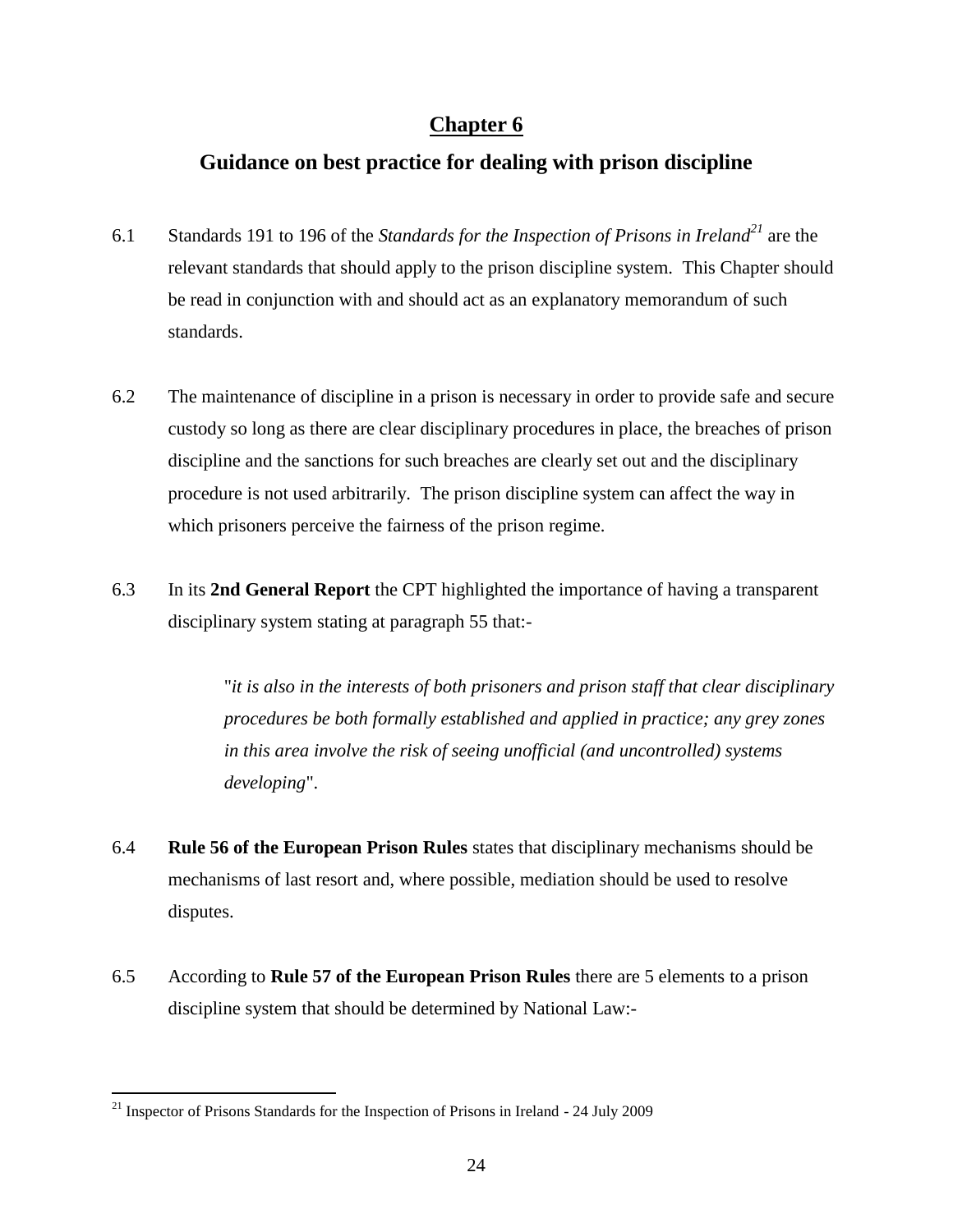- *(a)* "*the acts or omissions by prisoners that constitute disciplinary offences;*
- *(b) the procedures to be followed at disciplinary hearings;*
- *(c) the types and duration of punishment that may be imposed;*
- *(d) the authority competent to impose such punishment; and*
- *(e) access to and the authority of the appellate process."*

In paragraphs 6.6 to 6.26, I outline the obligations owed by the State to prisoners under International best practice with regard to each element.

#### **(A) The acts or omissions by prisoners that constitute disciplinary offences**

6.6 I stated at paragraph 3.4 that prisoners should be informed of the Prison Rules and their rights and obligations under them. It follows that prisoners should be aware of what is expected of them and of the sanctions they can expect if they fail to respect these requirements.

#### 6.7 **Rule 57.1 of the European Prison Rules** states that:-

"*only conduct likely to constitute a threat to good order, safety or security may be defined as a disciplinary offence*".

The Rules do not give details regarding conduct that should or should not constitute a disciplinary offence.

- 6.8 The CPT has given guidance as to legitimate disciplinary offences in their various reports. The following extracts are of relevance:-
	- (a) **Report on the UK, CPT/Inf (2000) 1** stated at paragraph 151 that the making of false and malicious complaints against a prison officer should not be regarded as a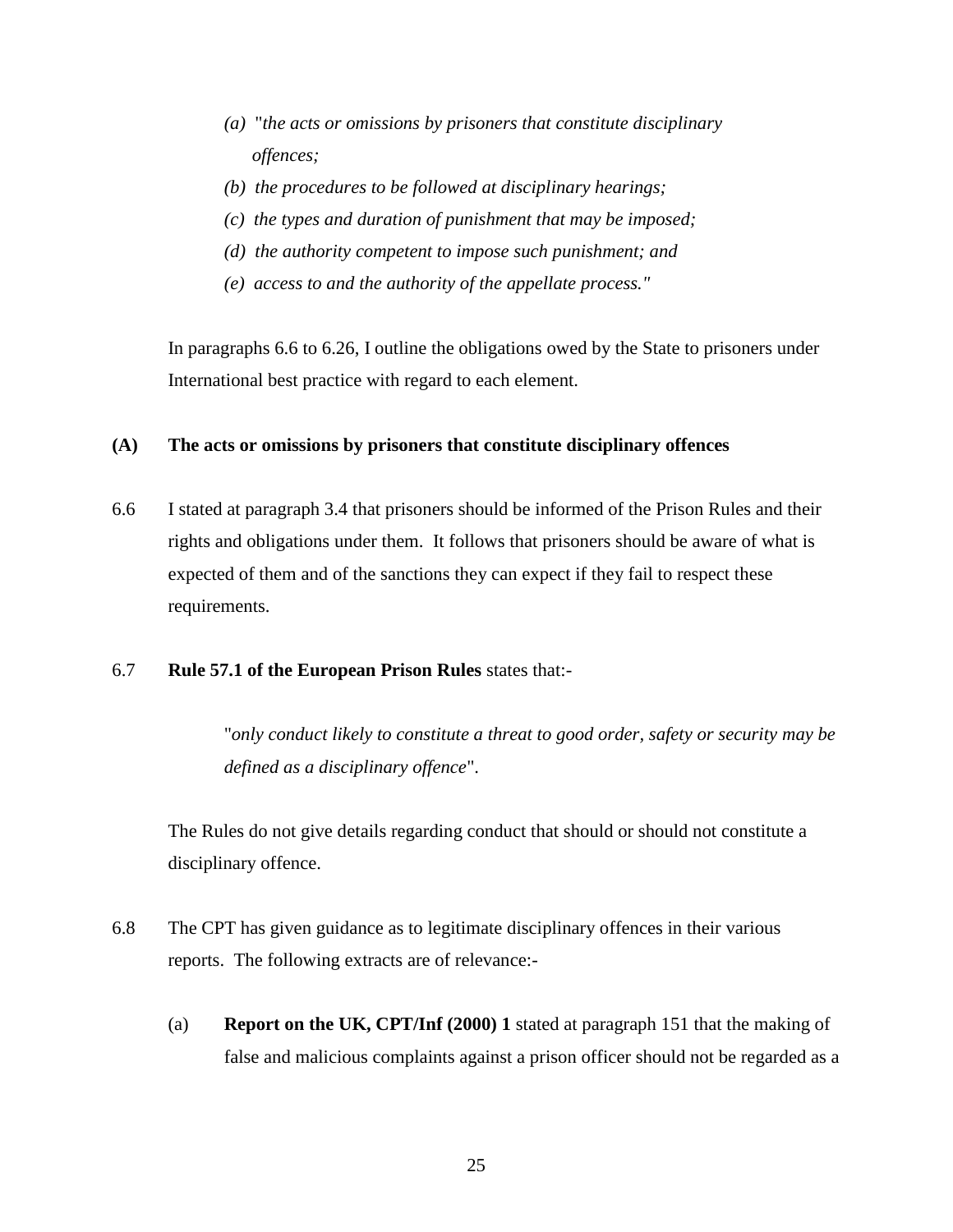disciplinary offence as it could, under certain circumstances, deter prisoners from making a genuine complaint.

- (b) **Report on Turkey, CPT/Inf (2002) 8** stated at paragraph 119 that self-harm should not constitute a disciplinary offence.
- 6.9 **Rule 55 of the European Prison Rules** highlights the importance of alleged criminal acts committed in prison being referred to, investigated and dealt with by the relevant authority.

#### **(B) The procedures to be followed at disciplinary hearings**

- 6.10 I stated at paragraph 6.3 that the CPT has highlighted the importance of having "clear disciplinary procedures" to prevent unofficial systems from developing. As regards the form disciplinary procedures should take it has given the following advice:-
	- (a) prisoners should be informed in writing of the charges against them,
	- (b) prisoners should have sufficient time to prepare their defence,
	- (c) prisoners should be allowed to cross examine evidence given against them,
	- (d) prisoners should be allowed to call witnesses on their behalf, and
	- (e) prisoners should be allowed to make a plea in mitigation before the imposition of any penalty<sup>22</sup>.

In their **2nd General Report** at paragraph 55 the CPT stated that:-

"*disciplinary procedures should provide prisoners with a right to be heard on the subject of the offences it is alleged they have committed."* 

 $\overline{a}$ <sup>22</sup> CPT Report to the Government of Ireland, CPT/Inf (2007) 40 at para. 88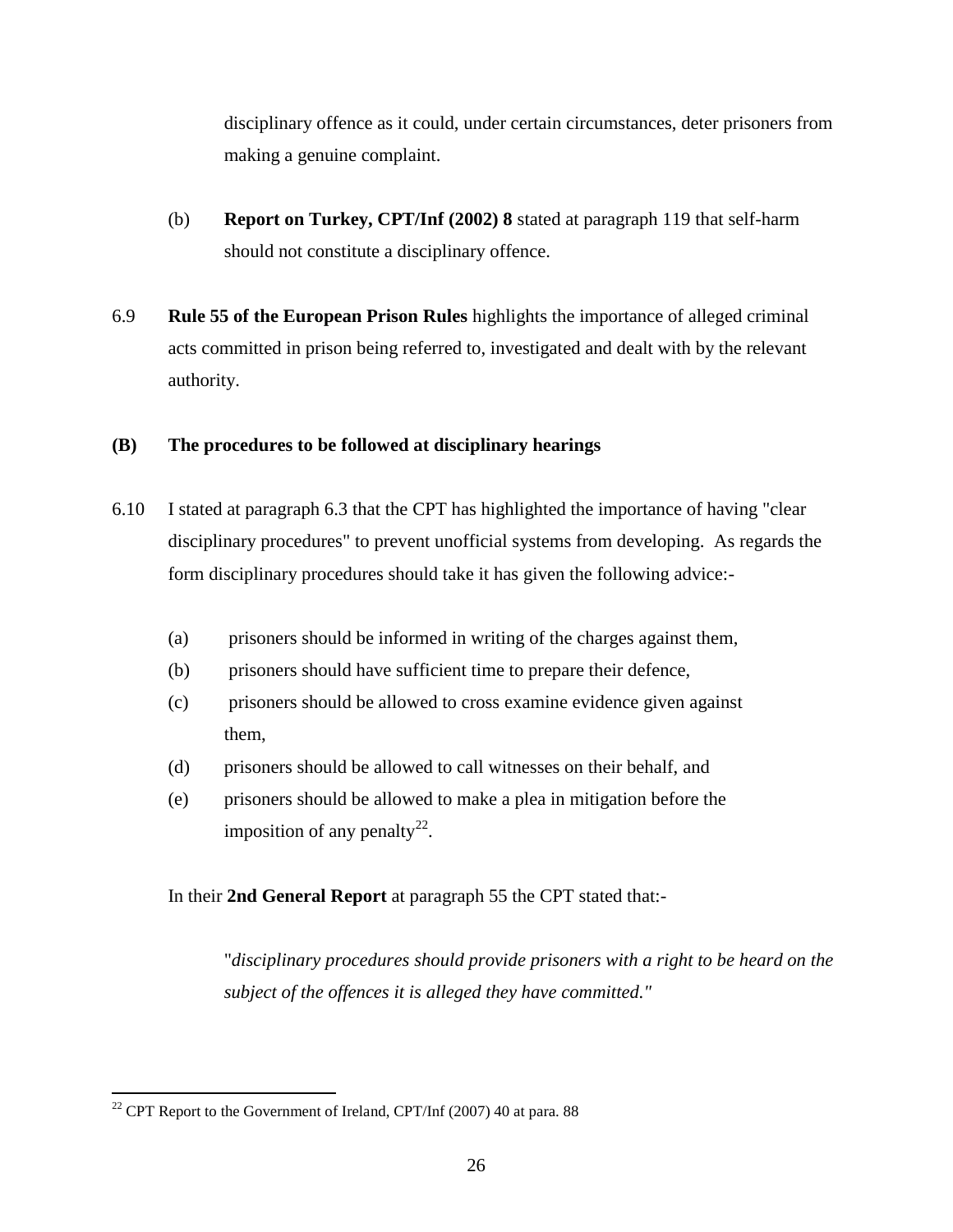6.11 The jurisprudence of the **European Court of Human Rights** is of significant relevance. In the case of *Campbell and Fell v UK*<sup>23</sup> the European Court of Human Rights had to determine whether a prison disciplinary offence should be regarded as a "criminal charge" in order to afford prisoners the due process safeguards as provided for under Article 6 of the European Convention on Human Rights. Article 6 provides for the right to a fair trial. The text of Article 6 is attached at **Appendix 1** of this Report. The criteria as to what constitutes a "criminal charge" under Article 6 was laid out in the case of *Engel and Others v the Netherlands*<sup>24</sup> which involved military discipline proceedings. The European Court of Human Rights (Commission at that time) considered that a:-

> "*criminal charge was an autonomous concept, independent of its classification in a domestic legal system*".

The Court laid out 3 requirements that would determine whether a matter could be classed as a "criminal charge"; (a) how the matter was designated in National Law, (b) the nature of the offence, and (c) the nature and degree of the severity of the penalty.

6.12 In *Campbell and Fell v UK* the Court considered that where a prisoner was subject to prison discipline proceedings which might lead to a deprivation of liberty there was a strong presumption that the proceedings were substantively very similar to a criminal trial and for that reason attracted the due process requirements of a fair trial as set out in Article 6. The Court, at paragraph 72, stated:-

> "*by causing detention to continue for substantially longer than would otherwise have been the case, the sanction came close to, even if it did not technically constitute, deprivation of liberty and the object and the purpose of the Convention require that the imposition of a measure of such gravity should be accompanied by the guarantees of Article 6*."

 $^{23}$  7 EHRR 165

 $^{24}$  1 EHRR 647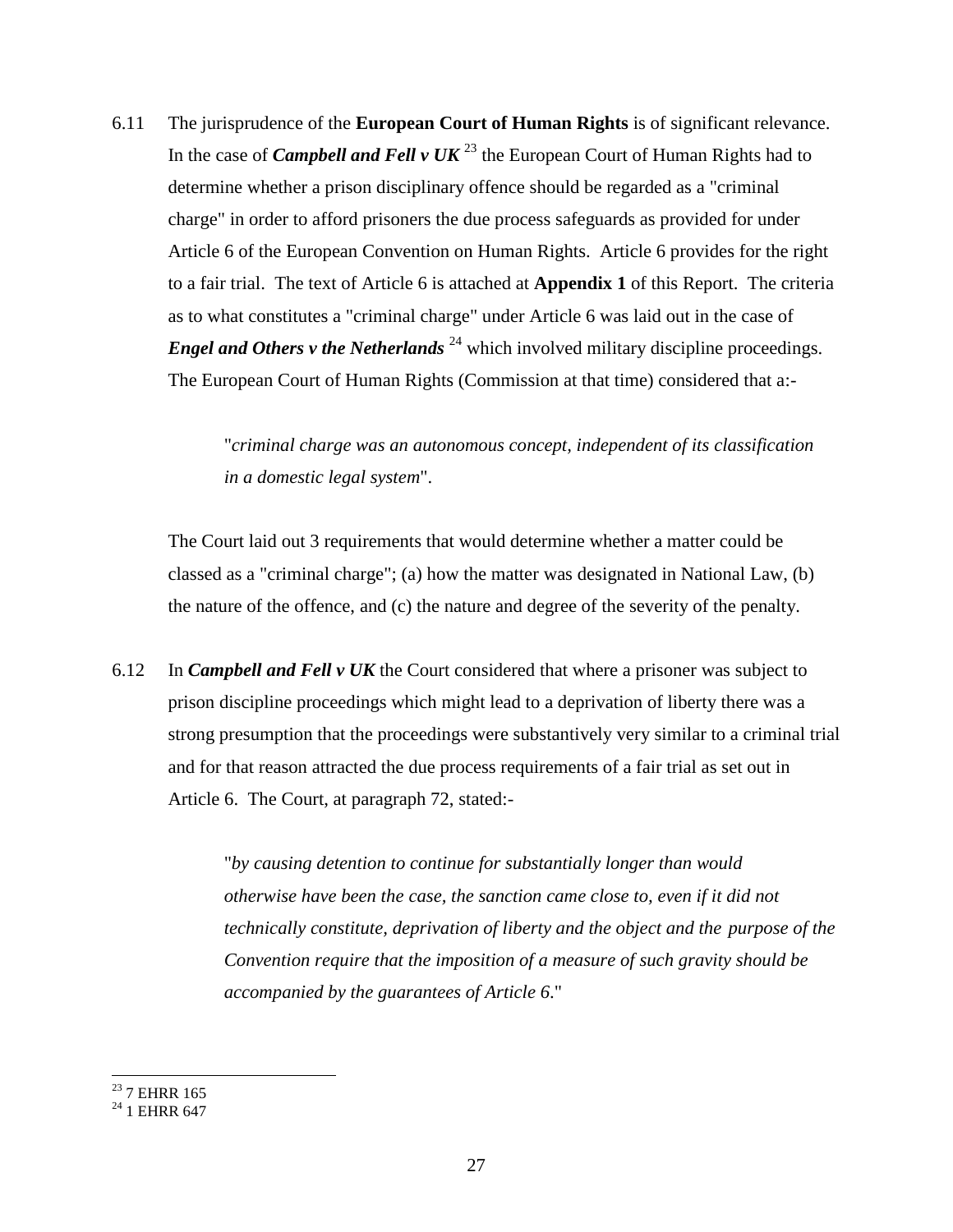6.13 The protections afforded to prisoners appearing before a prison disciplinary hearing were strengthened in the case of *Ezeh and Connors v UK*<sup>25</sup>. The European Court of Human Rights determined that where a potential sanction for a prison disciplinary breach is a loss of remission the defendant is entitled to legal representation before a prison disciplinary hearing. In this case the maximum penalties that could have been imposed had been 42 days loss of remission and the actual sanctions imposed were 40 days and 7 days respectively. **The Grand Chamber of the Court** found, at paragraph 129, that:-

> "*the deprivation of liberty which were liable to be, and which actually were, imposed on the applicants cannot be regarded as sufficiently unimportant and inconsequential as to displace the presumed criminal nature of the charges against them*".

The result of this case means that in practice where there is a possibility that a prisoner, who is subject to disciplinary proceedings, could lose remission as a sanction he/she is entitled to the due process requirements under Article 6 of the European Convention on Human Rights. This position was confirmed by the European Court of Human Rights in the cases of *Young v UK* <sup>26</sup> where the prisoner received a sanction of 3 days loss of remission and **Black v UK**<sup>27</sup> where the prisoner received a sanction of 5 days loss of remission.

6.14 **Rule 59 of the European Prison Rules** gives further guidance as to how the disciplinary process should proceed stating that:-

"*Prisoners charged with disciplinary offences shall:*

- *(a) be informed promptly, in a language which they understand and in detail, of the nature of the accusations against them;*
- *(b) have adequate time and facilities for the preparation of their*

 $\overline{a}$  $25$  39 EHRR 1

<sup>&</sup>lt;sup>26</sup> Application No.  $60682/00$ , Judgement of 16 January 2007

 $^{27}$  Application No. 56745/00, Judgement of 16 January 2007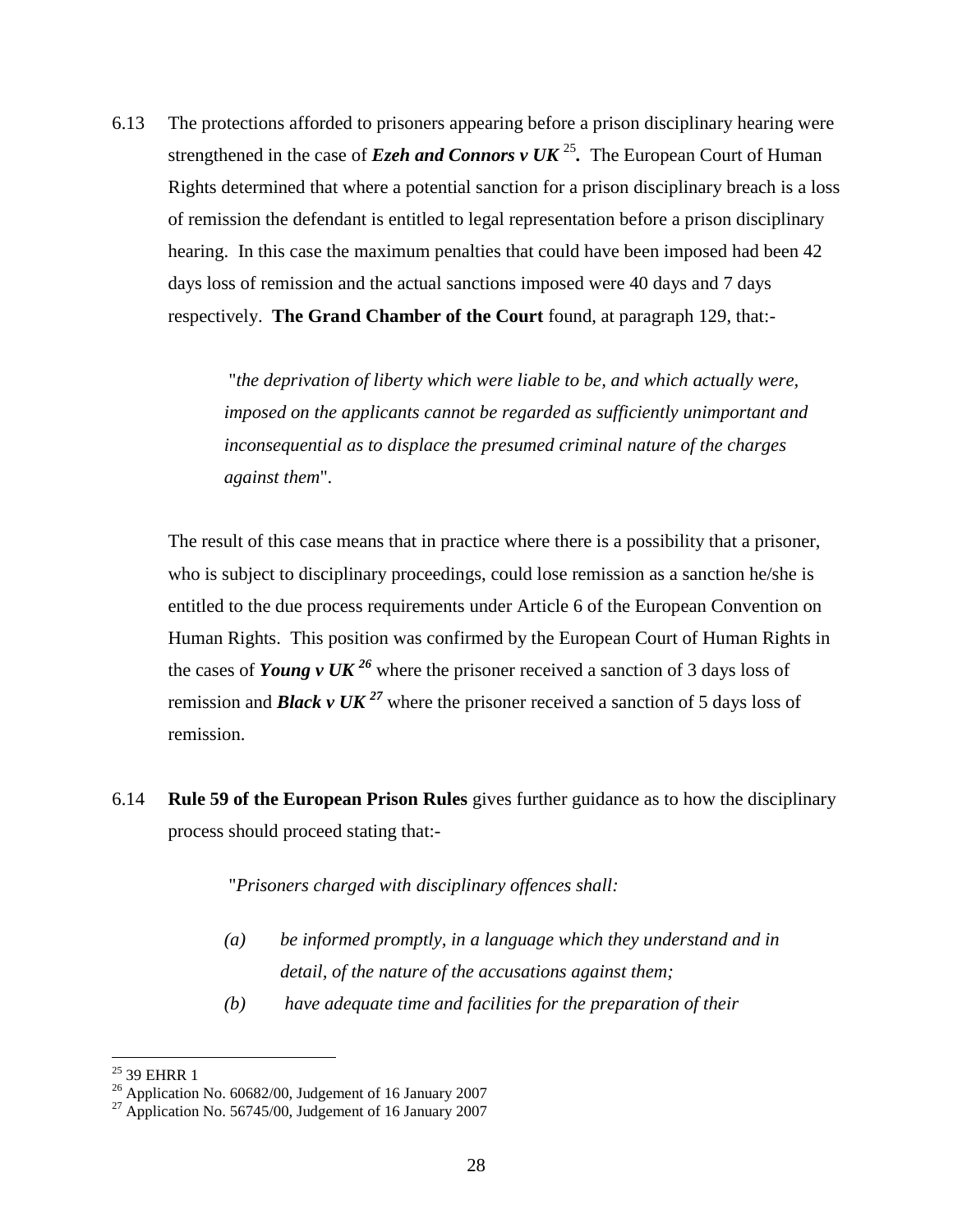*defence;*

- *(c) be allowed to defend themselves in person or through legal assistance when the interests of justice so require;*
- *(d) be allowed to request the attendance of witnesses and to examine them or to have them examined on their behalf; and*
- *(e) have the free assistance of an interpreter if they cannot understand or speak the language used at the hearing."*

#### **(C) The types and duration of punishment that may be imposed**

- 6.15 **Rule 60 of the European Prison Rules** provides that punishments shall be in accordance with National Law, the severity of the punishment shall be proportionate to the offence, all forms of inhuman and degrading punishments shall be prohibited, punishment shall not include a total prohibition on family contact, solitary confinement shall only be imposed as punishment in exceptional circumstances for as short a time as possible and instruments of restraint shall never be applied as a punishment.
- 6.16 In their various reports the CPT has elaborated on what it considers inappropriate sanctions. The following extracts from the reports of the CPT are of relevance:-
	- (a) **Report on Ireland CPT/Inf (2007) 40** at paragraph 92 the CPT criticised the imposition of loss of all privileges for up to 56 days stating that this amounted to *de facto* solitary confinement. It further stated at paragraph 94 that:-

"*although the implementation of a regime under which prisoners are segregated from others for prolonged periods may, in exceptional cases, be justified for reasons of order and security, the application of such a measure* as *a punishment is unacceptable".*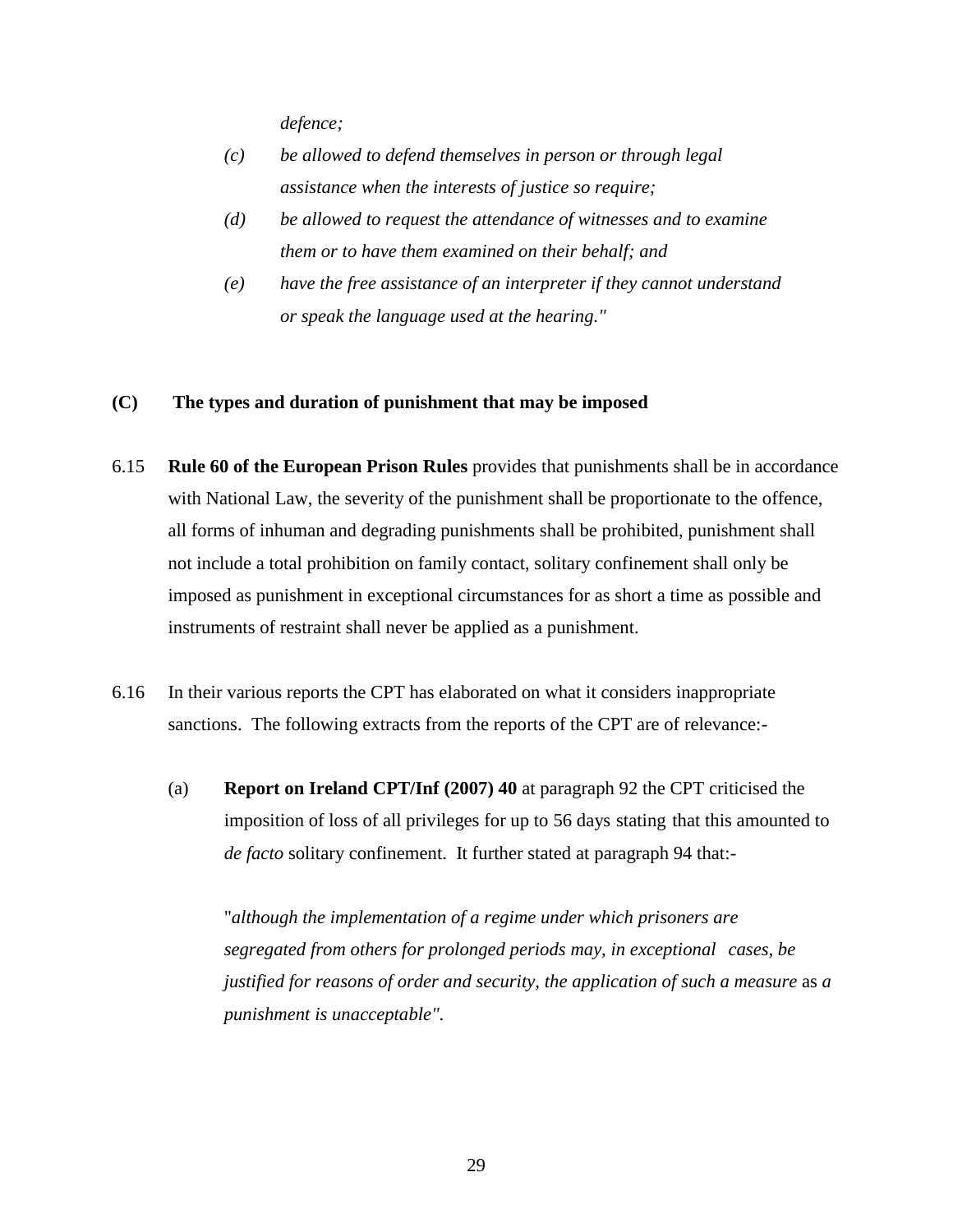- (b) **2nd General Report of the CPT CPT/Inf (92) 3** at paragraph 56 the CPT cautioned that solitary confinement can, in certain circumstances, amount to inhuman and degrading treatment and where used shall be for as short a time as possible.
- (c) **Report on Ireland CPT/Inf (2007) 40** stated at paragraph 95 that:-

"*visits between a prisoner and his relatives should under no circumstances be withdrawn for a prolonged period".*

This is reiterated in **Rule 60.4 of the European Prison Rules** which states:-

*"Punishment shall not include a total prohibition on family contact"*.

- (d) **Report on Azerbaijan CPT/Inf (2009) 28** stated at paragraph 53 that any restrictions on family contacts as a form of punishment should be used only where the offence relates to such contacts.
- 6.17 Various International Instruments prohibit the use of solitary confinement as a punishment for juveniles due to the deleterious effects it may have  $28$ . The importance of juveniles maintaining contact with their families is stressed by many International Instruments which advocate that only in exceptional circumstances, and having due regard to the best interests of the juvenile, shall contact between a juvenile and his/her family be withdrawn as a disciplinary measure<sup>29</sup>.
- 6.18 The **European Court of Human Rights** considers loss of remission to be a most serious sanction stating in the case of *Campbell and Fell v UK* (which was followed in the case of *Ezeh and Connors v UK* ) that:-

 $\overline{a}$ <sup>28</sup> CRC 3(1) & 37(c), SMR 37, RPJDL 67, EPR 60.5, ERJO 8, 49.1 & 95.3

<sup>29</sup> CRC 3(1) & 37(c), SMR 27, 79 & 80, RPJDL 67, EPR 24.2 & 60.4, ERJO 8, 49.1 & 95.6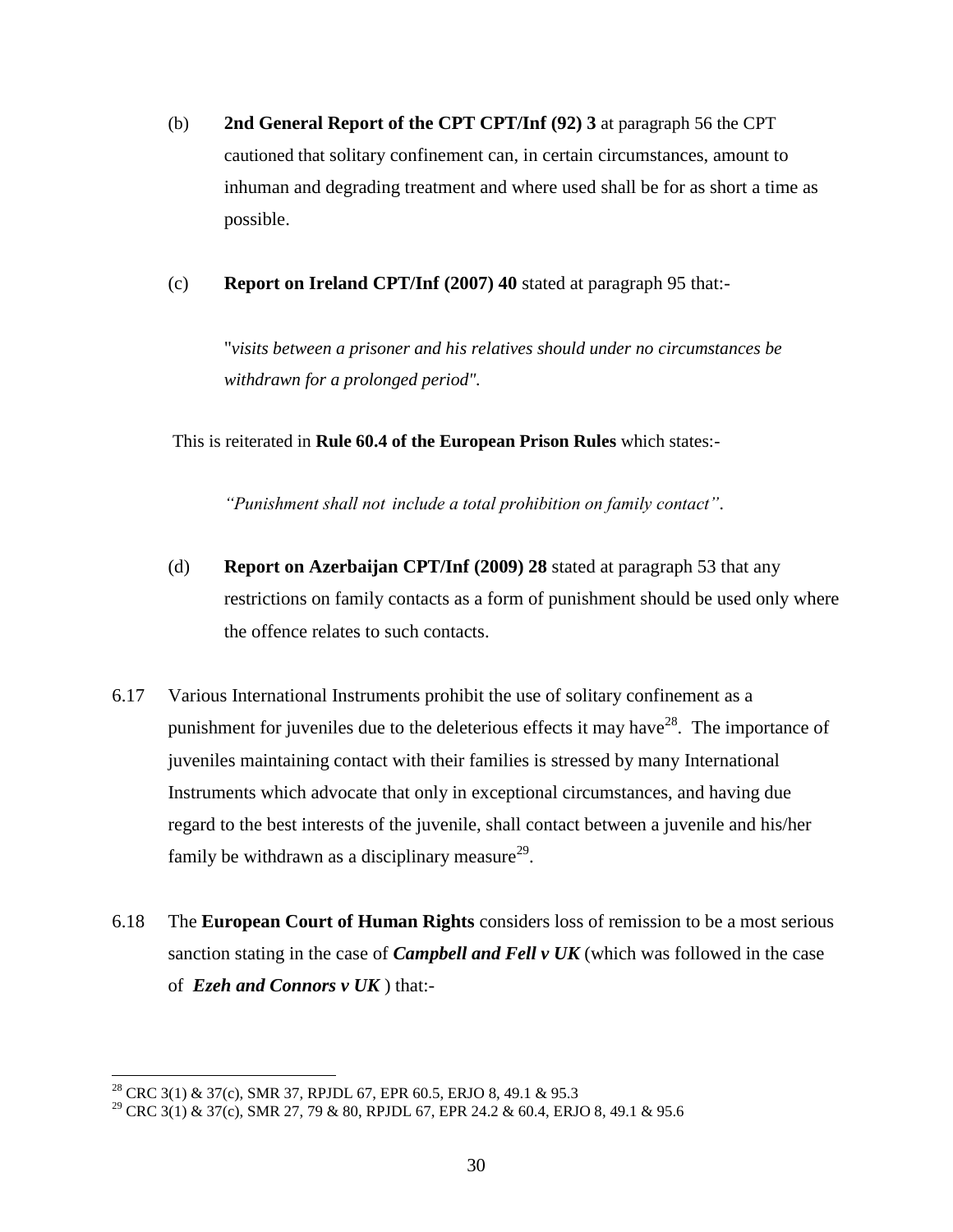"*the practice of granting remission... creates in him* (the prisoner) *a legitimate expectation that he will recover his liberty before the end of his term of imprisonment. Forfeiture of remission thus has the effect of causing the detention to continue beyond the period corresponding to that expectation*" 30 .

It follows that loss of remission as a disciplinary sanction should be used parsimoniously and only for the most serious breaches.

- 6.19 In England and Wales loss of remission is imposed as a sanction for a breach of prison discipline only for the most serious offences, e.g. assaulting a prison officer.
- 6.20 **Rule 63 of the European Prison Rules** states that prisoners should not be punished twice for the same act or conduct.

### **(D) The authority competent to impose such punishment**

- 6.21 I stated at paragraph 6.12 that it was established in *Campbell and Fell v UK* that the due process protections under Article 6 of the European Convention on Human Rights apply to prison disciplinary hearings. Article 6(1) requires a tribunal to be "independent and impartial".
- 6.21 The independence and impartiality of a tribunal consisting of a Board of Visitors was examined in *Campbell and Fell v UK*. The European Court of Human Rights found that the body was sufficiently independent and impartial.
- 6.22 The independence of a disciplinary tribunal was resolved by the European Court of Human Rights, in a prison context, in *Whitfield and Others v United Kingdom<sup>31</sup>*. The applicants had been found guilty of disciplinary offences and lost remission. The applicants complained that the Governor was not independent and so were denied their

 $\overline{a}$  $30$  Campbell and Fell v UK

 $31$  Application No. 46387/99) Judgement of 12 April 2005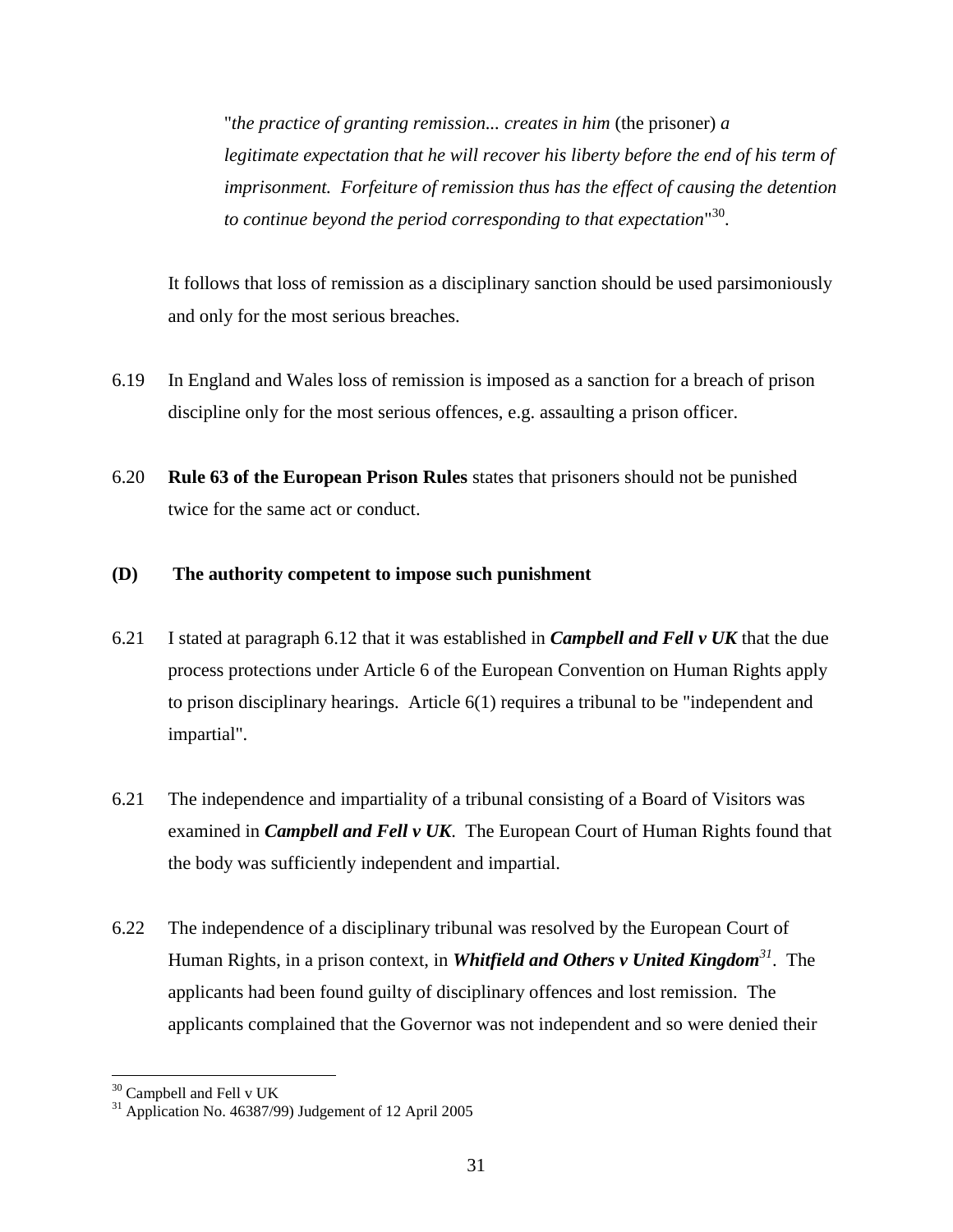right to a fair hearing under Article 6(1). The Court found that since the prosecution, investigation, adjudication and sentencing of the applicants had all been carried out by the Governor, who was answerable to the Home Office (which was responsible for the operation of the Prison Service), it could not be said that there was structural independence between those charged with the roles of prosecution and adjudication. The Court thus found that the Governor did not satisfy the requirements of Article 6.

6.23 The English Prison Rules were amended to bring English Domestic Law into line with the jurisprudence of the European Court of Human Rights. The rules now provide that the Governor must at the outset determine whether the charge against the prisoner is so serious that he/she could lose remission if found guilty. If this is the case the Governor must refer the case to an independent adjudicator. The adjudicator is a District Judge. Prison Governors investigate all other cases.

#### **(E) Access to and the authority of the appellate process**

#### 6.24 **Rule 61 of the European Prison Rules** requires that:-

"*a prisoner who is found guilty of a disciplinary offence shall be able to appeal to a competent and independent higher authority*."

6.25 At paragraph 55 of their **2nd General Report** the CPT stated that prisoners should have a right to:-

"*appeal to a higher authority against any sanctions imposed*."

6.26 Although Article 6 of the European Convention on Human Rights does not refer to a right to appeal<sup>32</sup> the European Court (Commission at the time) of Human Rights stated in

 $32$  A right of appeal for criminal cases is contained in Article 2 of Protocol 7 of the Convention.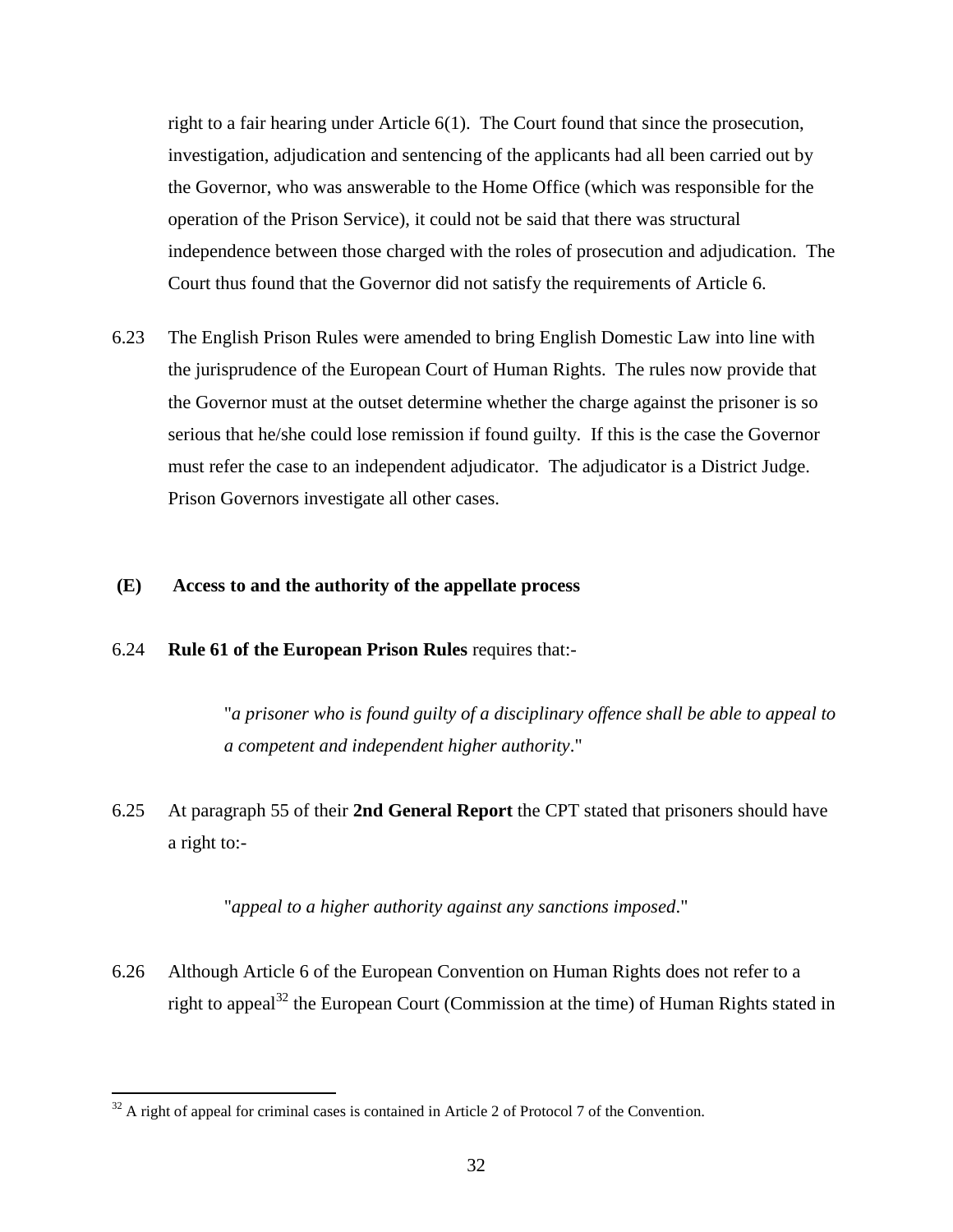*Delcourt v Belgium<sup>33</sup>* that where an appeals procedure is provided for in Domestic Law the fair procedure guarantees contained in Article 6 are applicable.

 $\overline{a}$  $33$  17th January 1970, at para. 25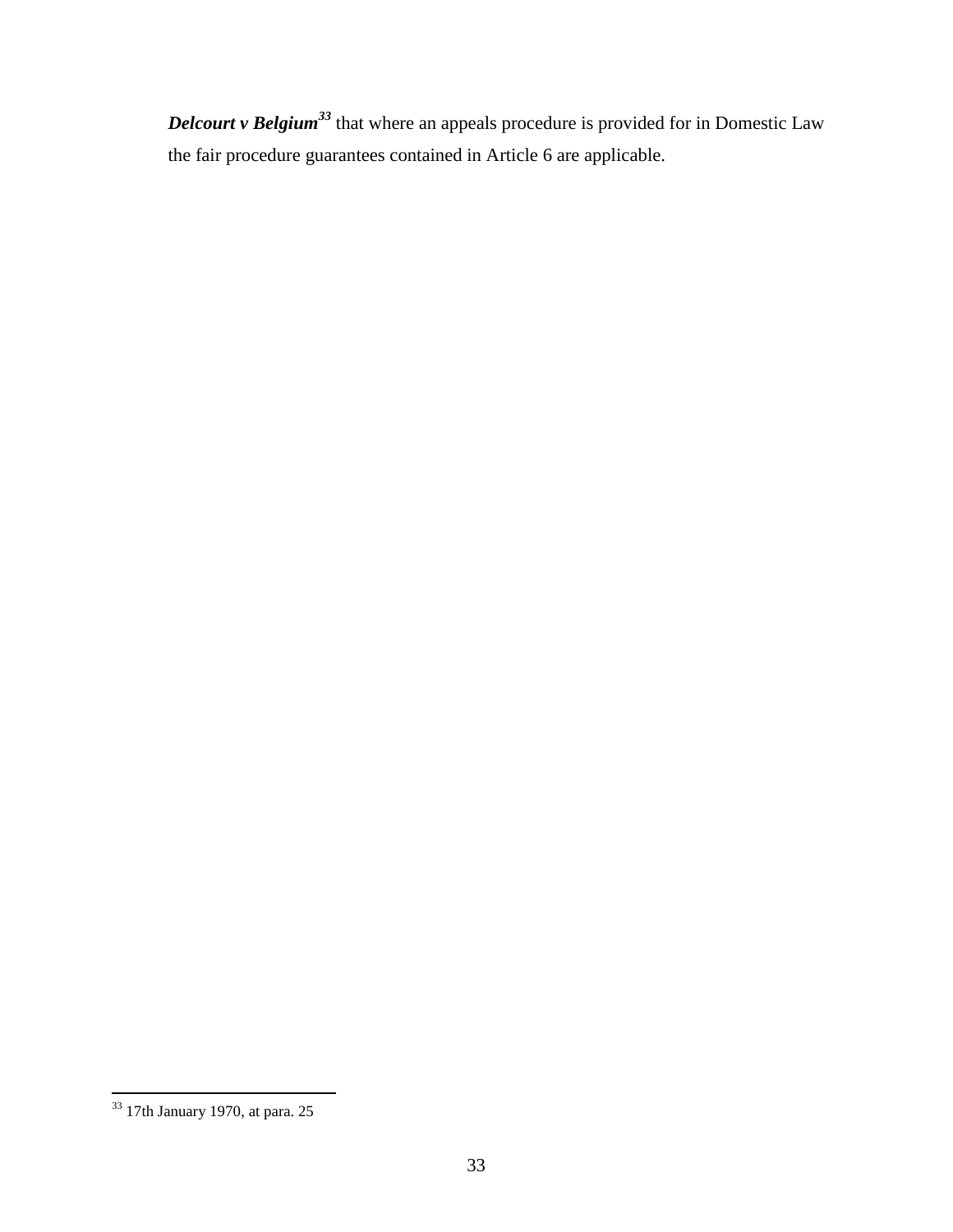# **Chapter 7**

# **Recommendations - Prison Discipline**

- 7.1 The Department of Justice and Law Reform and the Irish Prison Service should ensure that all prison disciplinary procedures conform to best practice as set out in Chapter 6 of this Report. This will require amendments to the Prisons Act 2007 and the Irish Prison Rules 2007.
- 7.2 Consideration should be given to the setting up of an independent complaints system to deal with complaints where a determination could result in loss of remission. As I pointed out at paragraph 6.23 the English Prison Rules have been amended to address this situation. In this Country this issue was addressed in the context of disciplinary proceedings in the Armed Forces by the amendment of the relevant Act.
- 7.3 Legal representation should be available to prisoners involved in disciplinary proceedings which could result in loss of remission and not just in the appeal process as at present.
- 7.4 The disciplinary procedure applied to adult prisoners should be transparent and standardised across the entire prison estate. Prisoners should be made aware of the rules of the prison and of the consequences of breaking such rules.
- 7.5 The Irish Prison Service and local management should be aware that in certain aspects the disciplinary procedure and sanctions that apply to juveniles are different to those which apply to adults.
- 7.6 Prison Governors should be conscious that only conduct likely to constitute a threat to good order, safety or security is defined as a disciplinary offence. Greater efforts should be made to resolve issues by mediation. This would lead to greater confidence in the system.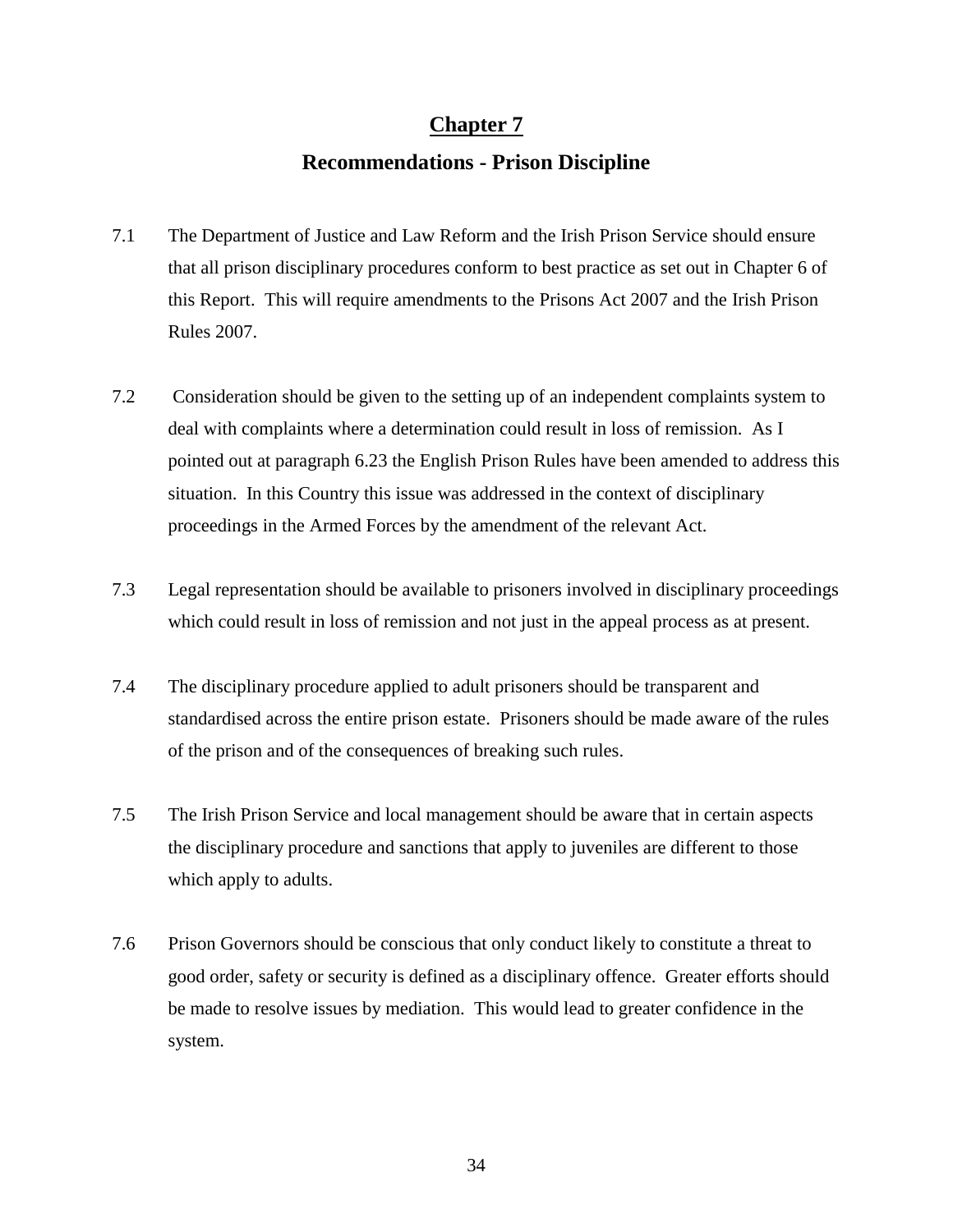- 7.7 Prison Governors should be aware of their obligations when imposing sanctions that could amount to virtual solitary confinement.
- 7.8 Punishment 'tariffs', especially in the same prison should be consistent.
- 7.9 Prison Governors should adhere strictly to the laid down procedures for dealing with disciplinary matters and should in particular ensure that comprehensive records are maintained.